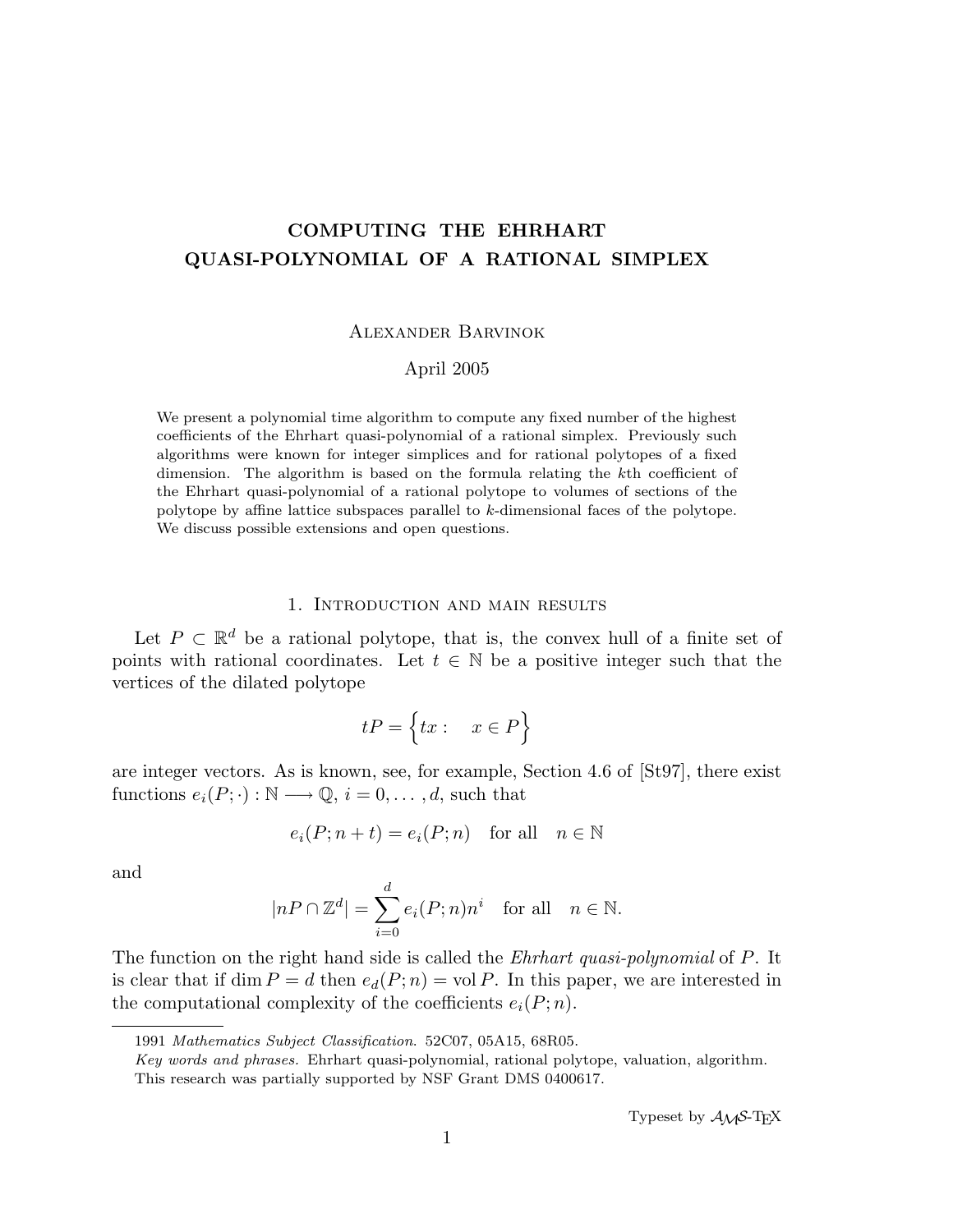If the dimension d is fixed in advance, the values of  $e_i(P; n)$  for any given P, n, and i can be computed in polynomial time by interpolation, as implied by a polynomial time algorithm to count integer points in a polyhedron of a fixed dimension [B94a], [BP99].

If the dimension  $d$  is allowed to vary, it is an NP-hard problem to check whether  $P \cap \mathbb{Z}^d \neq \emptyset$ , let alone to count integer points in P. This is true even when P is a rational simplex, as exemplified by the knapsack problem see, for example, Section 16.6 of [Sc86]. If the polytope P is integral then the coefficients  $e_i(P; n) = e_i(P)$ do not depend on n. In that case, for any  $k$  fixed in advance, computation of the Ehrhart coefficient  $e_{d-k}(P)$  reduces in polynomial time to computation of the volumes of the  $(d - k)$ -dimensional faces of P [B94b]. The algorithm is based on efficient formulas relating  $e_{d-k}(P)$ , volumes of the  $(d - k)$ -dimensional faces, and cones of feasible directions at those faces, see [Mo93], [BP99], and [PT04]. In particular, if  $P = \Delta$  is an integer simplex, there is a polynomial time algorithm for computing  $e_{d-k}(\Delta)$  as long as k fixed in advance.

In this paper, we extend the last result to *rational* simplices (a d-dimensional rational simplex is the convex hull in  $\mathbb{R}^d$  of  $(d+1)$  affinely independent points with rational coordinates).

• Let us fix an integer  $k \geq 0$ . The paper presents a polynomial time algorithm, which, given an integer  $d \geq k$ , a rational simplex  $\Delta \subset \mathbb{R}^d$ , and a positive integer n, computes the value of  $e_{d-k}(\Delta; n)$ .

We present the algorithm in Section 7 and discuss its possible extensions in Section 8.

In contrast to the case of an integral polytope, for a general rational polytope P computation of  $e_i(P; n)$  cannot be reduced to computation of the volumes of faces and some functionals of the "angles" (cones of feasible direction) at the faces. A general result of McMullen [Mc78], see also [MS83] and [Mc93], asserts that the contribution of the *i*-dimensional face  $F$  of a rational polytope  $P$  to the coefficient  $e_i(P; n)$  is a function of the volume of F, the cone of feasible directions of P at F, and the translation class of the affine hull aff(F) of F modulo  $\mathbb{Z}^d$ .

Our algorithm is based on a new structural result, Theorem 1.3 below, relating the coefficient  $e_{d-k}(P; n)$  to volumes of sections of P by affine lattice subspaces parallel to faces F of P with dim  $F ">= d - k$ . Theorem 1.3 may be of interest in its own right.

 $(1.1)$  Valuations and polytopes. Let V be a d-dimensional real vector space and let  $\Lambda \subset V$  be a lattice, that is, a discrete additive subgroup which spans V. A polytope  $P \subset V$  is called a  $\Lambda$ -polytope or a *lattice polytope* if the vertices of P belong to  $\Lambda$ . A polytope  $P \subset V$  is called  $\Lambda$ -rational or just rational if tP is a lattice polytope for some positive integer t.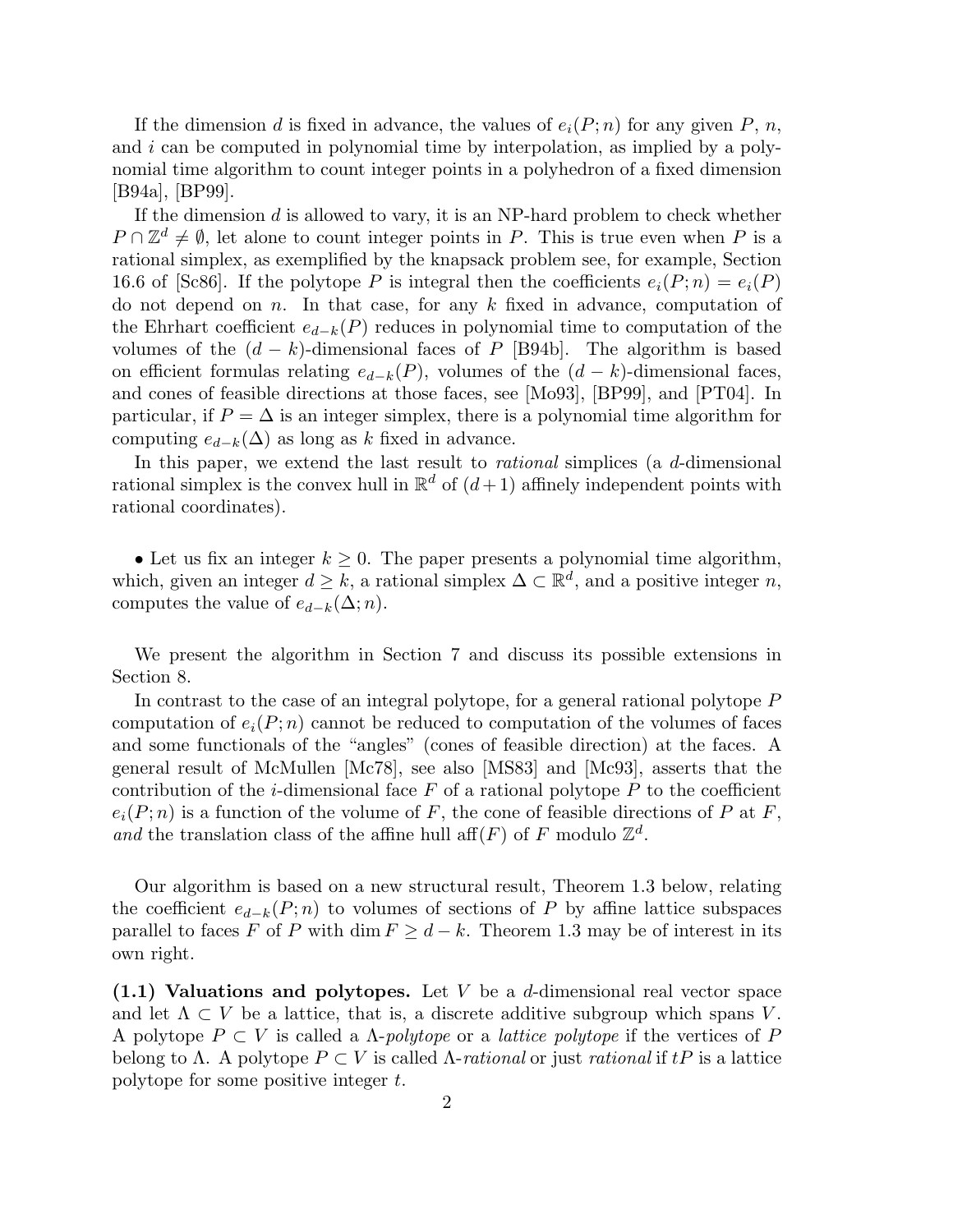For a set  $A \subset V$ , let  $[A]: V \longrightarrow \mathbb{R}$  be the indicator of A:

$$
[A](x) = \begin{cases} 1 & \text{if } x \in A \\ 0 & \text{if } x \notin A. \end{cases}
$$

A complex-valued function  $\nu$  on rational polytopes  $P \subset V$  is called a *valuation* if it preserves linear relations among indicators of rational polytopes:

$$
\sum_{i \in I} \alpha_i [P_i] = 0 \Longrightarrow \sum_{i \in I} \alpha_i \nu(P_i) = 0,
$$

where  $P_i \subset V$  is a finite family of rational polytopes and  $\alpha_i$  are rational numbers. We consider only  $\Lambda$ -valuations or lattice valuations  $\nu$  that satisfy

$$
\nu(P+u) = \nu(P) \quad \text{for all} \quad u \in \Lambda,
$$

see [MS83] and [Mc93].

A general result of McMullen [Mc78] states that if  $\nu$  is a lattice valuation,  $P \subset V$ is a rational polytope, and  $t \in \mathbb{N}$  is a number such that  $tP$  is a lattice polytope then there exist functions  $\nu_i(P; \cdot) : \mathbb{N} \longrightarrow \mathbb{C}, i = 0, \ldots, d$ , such that

$$
\nu(nP) = \sum_{i=0}^{d} \nu_i(P; n)n^i \quad \text{for all} \quad n \in \mathbb{N}
$$

and

$$
\nu_i(P; n+t) = \nu_i(P; n) \quad \text{for all} \quad n \in \mathbb{N}.
$$

Clearly, if we compute  $\nu(mP)$  for  $m = n, n + t, n + 2t, \ldots, n + dt$ , we can obtain  $\nu_i(P; n)$  by interpolation.

We are interested in the counting valuation E, where  $V = \mathbb{R}^d$ ,  $\Lambda = \mathbb{Z}^d$ , and

$$
E(P) = |P \cap \mathbb{Z}^d|
$$

is the number of lattice points in P.

The idea of the algorithm is to replace valuation  $E$  by some other valuation, so that the coefficients  $e_d(P; n), \ldots, e_{d-k}(P; n)$  remain intact, but the new valuation can be computed in polynomial time on any given rational simplex  $\Delta$ , so that the desired coefficient  $e_{d-k}(\Delta; n)$  can be obtained by interpolation.

(1.2) Valuations  $E_L$ . Let  $L \subset \mathbb{R}^d$  be a lattice subspace, that is, a subspace spanned by the points  $L \cap \mathbb{Z}^d$ . Suppose that  $\dim L = k$  and let  $pr : \mathbb{R}^d \longrightarrow L$  be the orthogonal projection onto L. Let  $P \subset \mathbb{R}^d$  be a rational polytope, let  $Q = pr(P)$ ,  $Q \subset L$ , be its projection, and let  $\Lambda = pr(\mathbb{Z}^d)$ . Since L is a lattice subspace,  $\Lambda \subset L$ is a lattice.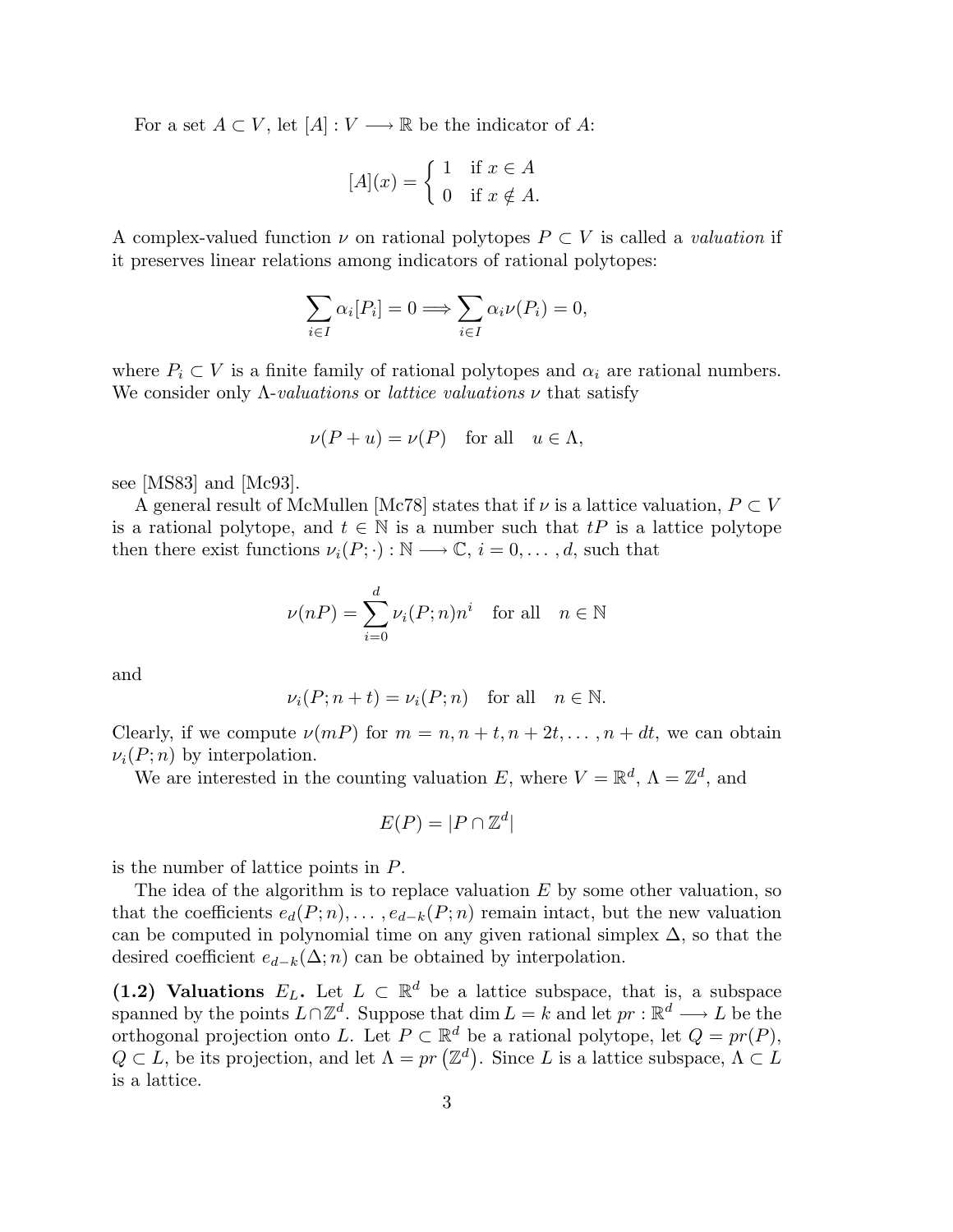Let  $L^{\perp}$  be the orthogonal complement of L. Then  $L^{\perp} \subset \mathbb{R}^{d}$  is a lattice subspace. We introduce the volume form  $\mathrm{vol}_{d-k}$  on  $L^{\perp}$  which differs from the volume form inherited from  $\mathbb{R}^d$  by a scaling factor chosen so that the determinant of the lattice  $\mathbb{Z}^d \cap L^{\perp}$  is 1. Consequently, the same volume form  $\mathrm{vol}_{d-k}$  is carried by all translations  $x + L^{\perp}, x \in \mathbb{R}^d$ .

We consider the following quantity

$$
E_L(P) = \sum_{m \in \Lambda} \text{vol}_{d-k} \left( P \cap \left( m + L^{\perp} \right) \right) = \sum_{m \in Q \cap \Lambda} \text{vol}_{d-k} \left( P \cap \left( m + L^{\perp} \right) \right)
$$

(clearly, for  $m \notin Q$  the corresponding terms are 0).

In words: we take all lattice translates of  $L^{\perp}$ , select those that intersect P and add the volumes of the intersections.

Clearly,  $E_L$  is a lattice valuation, so

$$
E_L(nP) = \sum_{i=0}^d e_i(P, L; n)n^i
$$

for some periodic functions  $e_i(P, L; \cdot)$ . If  $tP$  is an integer polytope for some  $t \in \mathbb{N}$ then

$$
e_i(P, L; n+t) = e_i(P, L; n) \quad \text{for all} \quad n \in \mathbb{N}
$$

and  $i = 0, \ldots, d$ .

Note that if  $L = \{0\}$  then  $E_L(P) = \text{vol } P$  and if  $L = \mathbb{R}^d$  then  $E_L(P) = |P \cap \mathbb{Z}^d|$ , so the valuations  $E_L$  interpolate between the volume and the number of lattice points as dim L grows.

We prove that  $e_{d-k}(P; n)$  can be represented as a linear combination of  $e_{d-k}(P, L; n)$  for some lattice subspaces L with dim  $L \leq k$ .

(1.3) Theorem. Let us fix an integer  $k \geq 0$ . Let  $P \subset \mathbb{R}^d$  be a full-dimensional rational polytope and let t be a positive integer such that tP is an integer polytope. For a  $(d-k)$ -dimensional face F of P let  $\text{lin}(F) \subset \mathbb{R}^d$  be the  $(d-k)$ -dimensional subspace parallel to the affine hull aff $(F)$  of F and let  $L^F = (\ln F)^{\perp}$  be its orthogonal complement, so  $L^F \subset \mathbb{R}^d$  is a k-dimensional lattice subspace.

Let  $\mathcal L$  be a finite collection of lattice subspaces which contains the subspaces  $L^F$ for all  $(d - k)$ -dimensional faces F of P and is closed under intersections. For  $L \in \mathcal{L}$  let  $\mu(L)$  be integer numbers such that the identity

$$
\left[\bigcup_{L\in\mathcal{L}}L\right] = \sum_{L\in\mathcal{L}}\mu(L)[L]
$$

holds for the indicator functions of the subspaces from  $\mathcal{L}$ .

Let us define

$$
\nu(nP) = \sum_{L \in \mathcal{L}} \mu(L) E_L(nP) \quad \text{for} \quad n \in \mathbb{N}.
$$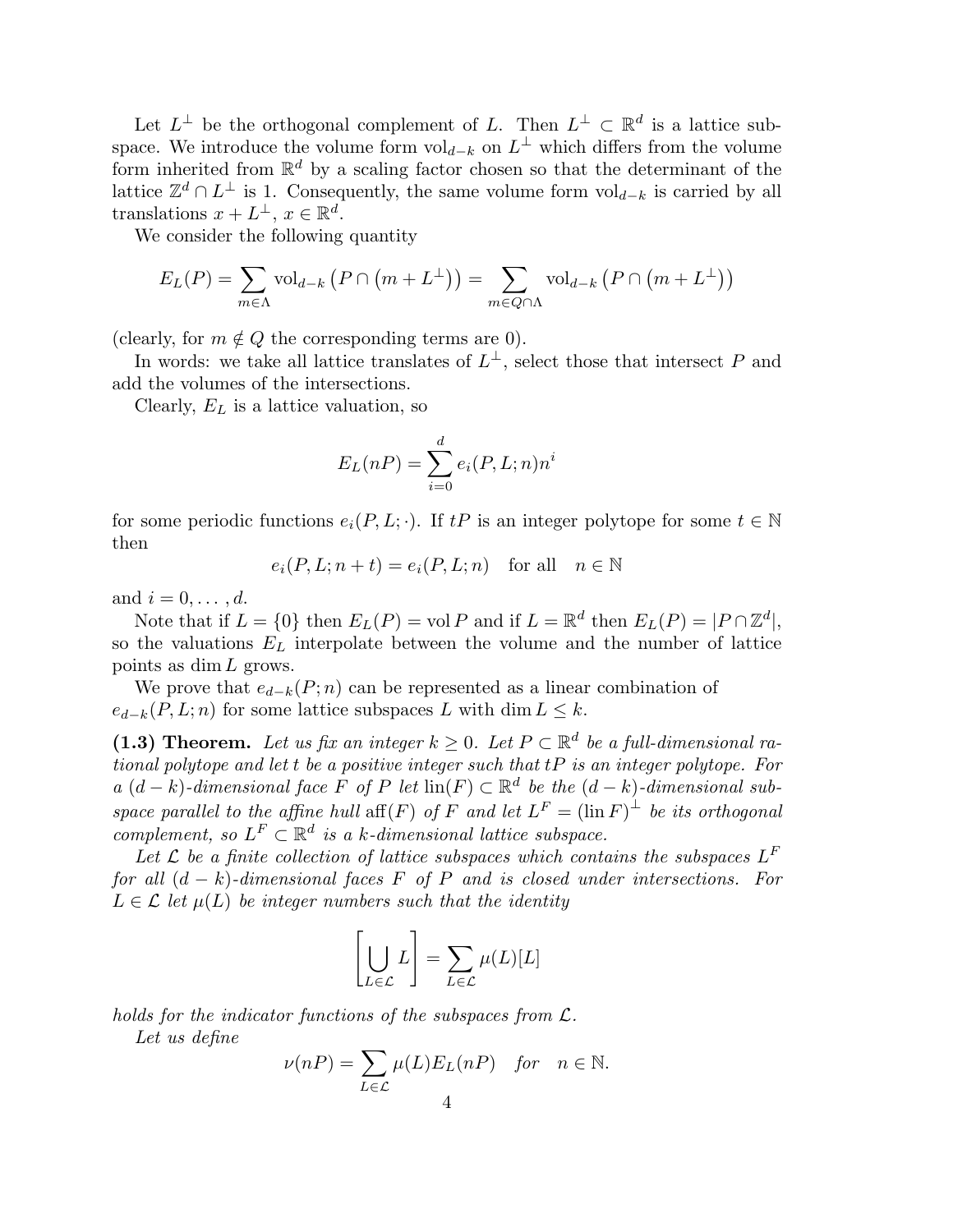Then there exist functions  $\nu_i(P; \cdot) : \mathbb{N} \longrightarrow \mathbb{Q}, i = 0, \ldots, d$ , such that

(1.3.1) 
$$
\nu(nP) = \sum_{i=0}^{d} \nu_i(P;n)n^i \quad \text{for all} \quad n \in \mathbb{N},
$$

(1.3.2) 
$$
\nu_i(P; n+t) = \nu_i(P; n) \quad \text{for all} \quad n \in \mathbb{N},
$$

and

$$
(1.3.3) \t e_{d-i}(P; n) = \nu_{d-i}(P; n) \t \text{for all} \t n \in \mathbb{N} \t and \t i = 0, \ldots, k.
$$

We prove Theorem 1.3 in Section 4 after some preparations in Sections 2 and 3.

Remark. Valuation E clearly does not depend on the choice of the scalar product in  $\mathbb{R}^d$ . One can observe that valuation  $\nu$  of Theorem 1.3 admits a dual description which does not depend on the scalar product. Instead of  $\mathcal{L}$ , we consider the set  $\mathcal{L}^{\vee}$  of subspaces containing the subspaces  $\text{lin}(F)$  and closed under taking sums of subspaces, and for  $L \in \mathcal{L}^{\vee}$  we define  $E_L^{\vee}(\cdot)$  as the sum of the volumes of sections of the polytope by the lattice affine subspaces parallel to L. Then

$$
\nu=\sum_{L\in \mathcal{L}^\vee} \mu^\vee(L) E_L^\vee,
$$

where  $\mu^{\vee}$  are some integers computed from the set  $\mathcal{L}^{\vee}$ , partially ordered by inclusion.

However, using the explicit scalar product turns out to be more convenient.

The advantage of working with valuations  $E<sub>L</sub>$  is that they are more amenable to computations.

• Let us fix an integer  $k \geq 0$ . We present a polynomial time algorithm, which, given an integer  $d \geq k$ , a d-dimensional rational simplex  $\Delta \subset \mathbb{R}^d$ , and a lattice subspace  $L \subset \mathbb{R}^d$  such that  $\dim L \leq k$ , computes  $E_L(\Delta)$ .

We present the algorithm in Section 6 after some preparations in Section 5.

### (1.4) The main ingredient of the algorithm to compute  $e_{d-k}(\Delta; n)$ .

Theorem 1.3 allows us to reduce computation of  $e_{d-k}(\Delta; n)$  to that of  $E_L(\Delta)$ , where  $L \subset \mathbb{R}^d$  is a lattice subspace and  $\dim L \leq k$ . Let us choose a particular lattice subspace L with dim  $L = j \leq k$ .

If  $P = \Delta$  is a simplex, then the description of the orthogonal projection  $Q =$  $pr(\Delta)$  onto L can be computed in polynomial time. Moreover, one can compute in polynomial time a decomposition of Q into a union of non-intersecting polyhedral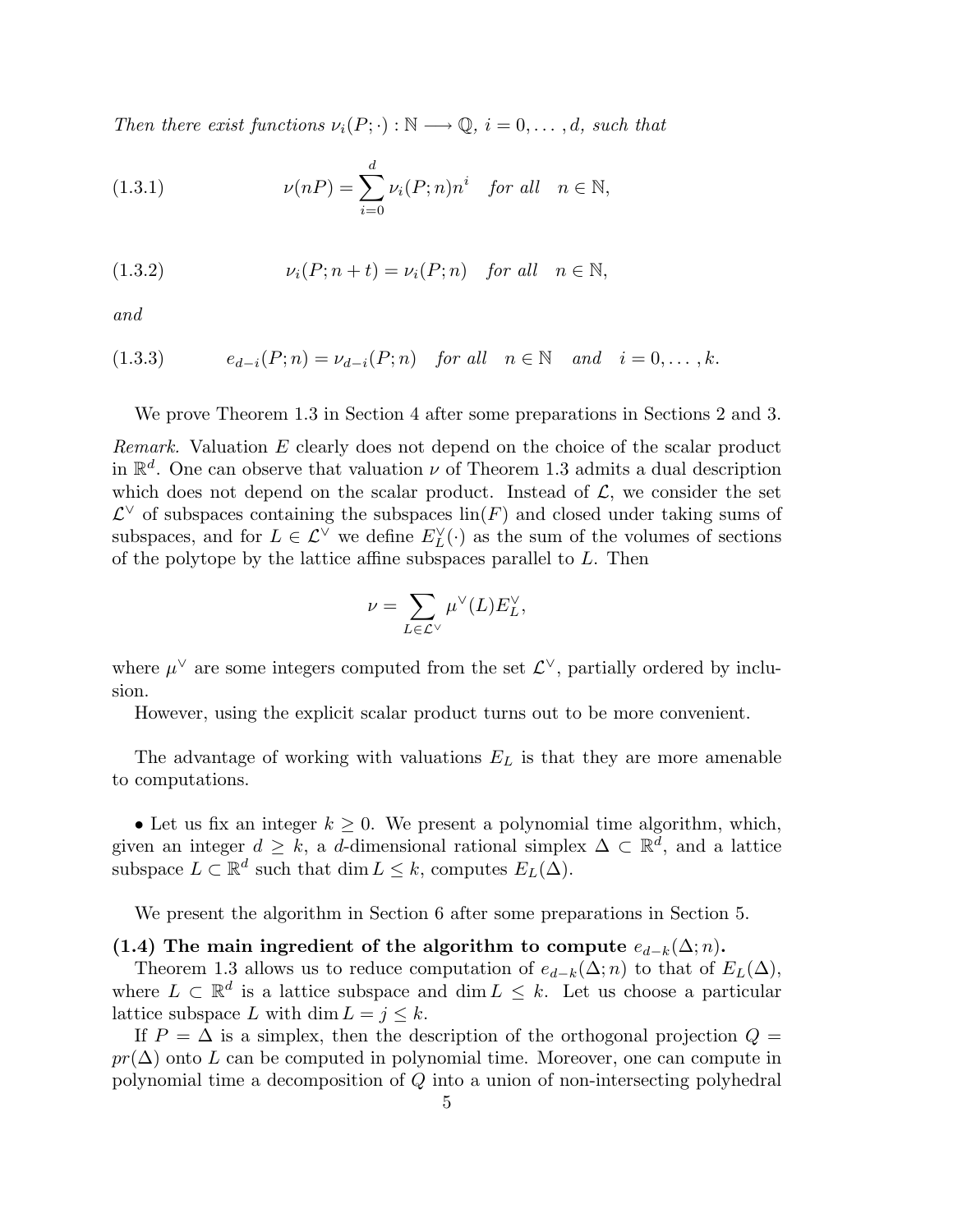pieces  $Q_i$ , such that vol<sub>d−j</sub>  $(pr^{-1}(x))$  is a polynomial on each piece  $Q_i$ . Thus computing  $E_L(\Delta)$  reduces to computing the sum

$$
\sum_{m\in Q_i\cap \Lambda}\phi(m),
$$

where  $\phi$  is a polynomial with deg  $\phi = d - j$ ,  $Q_i \subset L$  is a polytope with dim  $Q_i =$  $j \leq k$  and  $\Lambda \subset L$  is a lattice. The sum is computed by applying the technique of "short rational functions" for lattice points in polytopes of a fixed dimension, cf. [BW03], [BP99], and  $[D+04]$ .

The algorithm for computing the sum of a polynomial over integer points in a polytope is discussed in Section 5.

# 2. THE FOURIER EXPANSIONS OF  $E$  and  $E_L$

Let V be a d-dimensional real vector space with the scalar product  $\langle \cdot, \cdot \rangle$  and the corresponding Euclidean norm  $\|\cdot\|$ . Let  $\Lambda \subset V$  be a lattice and let  $\Lambda^* \subset V$  be the dual or the *reciprocal* lattice

$$
\Lambda^* = \Big\{ x \in V : \quad \langle x, y \rangle \in \mathbb{Z} \quad \text{for all} \quad y \in \Lambda \Big\}.
$$

For  $\tau > 0$ , we introduce the *theta function* 

$$
\theta_{\Lambda}(x,\tau) = \tau^{d/2} \sum_{m \in \Lambda} \exp \left\{-\pi\tau \|x - m\|^2\right\}
$$
  
= $(\det \Lambda)^{-1} \sum_{l \in \Lambda^*} \exp \left\{-\pi \|l\|^2 / \tau + 2\pi i \langle l, x \rangle\right\}, \text{ where } x \in V.$ 

The last inequality is the reciprocity relation for theta series (essentially, the Poisson summation formula), see, for example, Section 69 of [Be61].

For a polytope P, let int P denote the relative interior of P and let  $\partial P = P \cdot \text{int } P$ be the boundary of P.

(2.1) Lemma. Let  $P \subset V$  be a full-dimensional polytope such that  $\partial P \cap \Lambda = \emptyset$ . Then

$$
|P \cap \Lambda| = \lim_{\tau \to +\infty} \int_P \theta_\Lambda(x,\tau) \, dx
$$
  
=  $(\det \Lambda)^{-1} \lim_{\tau \to +\infty} \sum_{l \in \Lambda^*} \exp \{-\pi ||l||^2 / \tau \} \int_P \exp\{2\pi i \langle l, x \rangle\} \, dx.$ 

*Proof.* As is known (cf., for example, Section B.5 of [La02]), as  $\tau \longrightarrow +\infty$ , the function  $\theta_{\Lambda}(x,\tau)$  converges in the sense of distributions to the sum of the deltafunctions concentrated at the points  $m \in \Lambda$ . Therefore, for every smooth function  $\phi : \mathbb{R}^d \longrightarrow \mathbb{R}$  with a compact support, we have

(2.1.1) 
$$
\lim_{\tau \to +\infty} \int_{\mathbb{R}^d} \phi(x) \theta_\Lambda(x,\tau) dx = \sum_{m \in \Lambda} \phi(m).
$$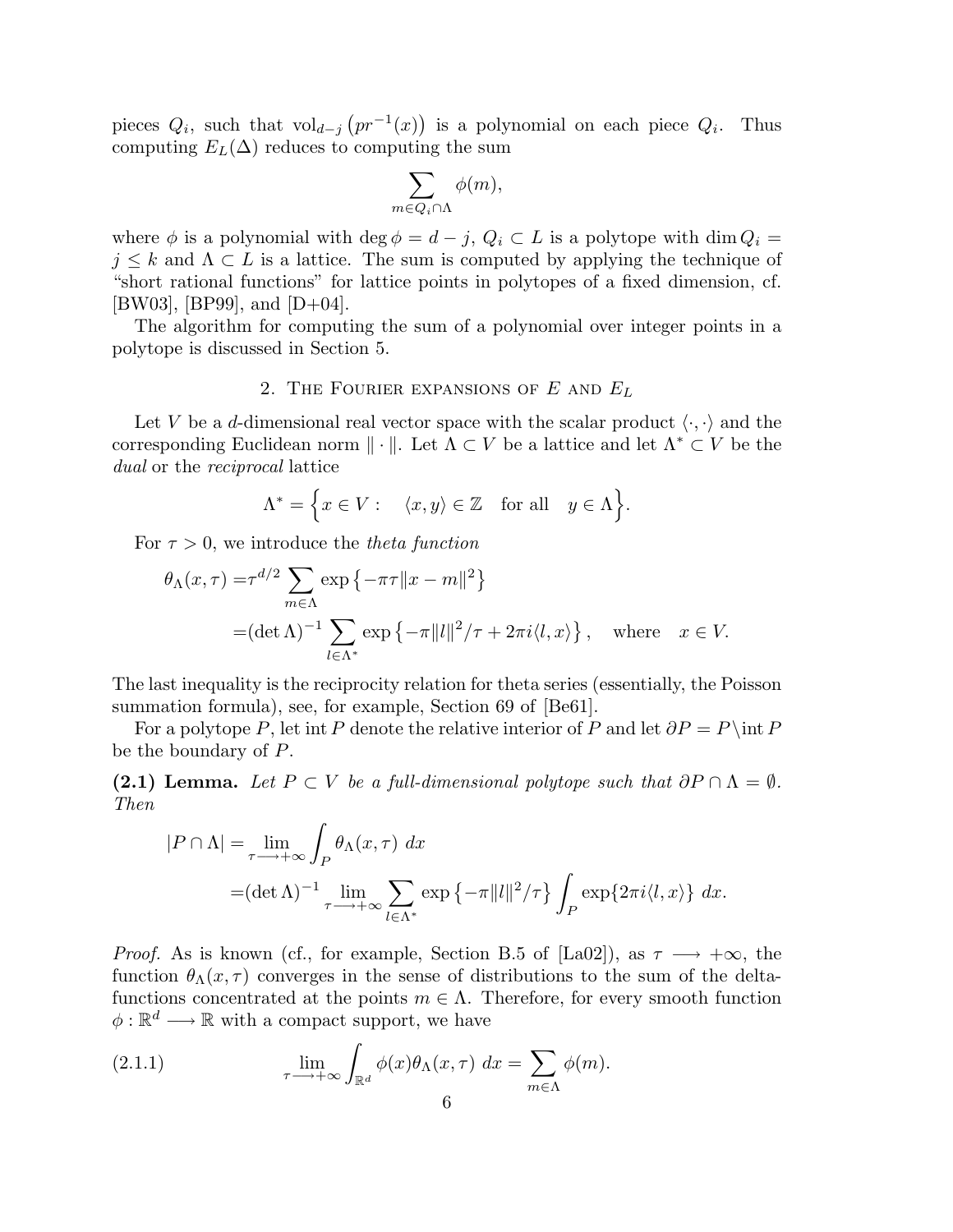Since  $\partial P \cap \Lambda = \emptyset$ , we can replace  $\phi$  by the indicator function  $[P]$  in (2.1.1).  $\Box$ 

Remark. If  $\partial P \cap \Lambda \neq \emptyset$ , the limit still exists but then it counts every lattice point  $m \in \partial P$  with the weight equal to the "solid angle" of m at P, since every term  $\exp\{-\pi\tau\|x-m\|^2\}$  is spherically symmetric about m. This connection between the solid angle valuation and the theta function was described by the author in the unpublished paper [Ba92] (the paper is very different from paper [B94b] which has the same title) and independently discovered by Diaz and Robins [DR94]. Diaz and Robins used a similar approach based on Fourier analysis to express coefficients of the Ehrhart polynomial of an integer polytope in terms of cotangent sums [DR97]. Banaszczyk [B93a] obtained asymptotically optimal bounds in transference theorems for lattices by using a similar approach with theta functions, with the polytope P replaced by a Euclidean ball.

The formula of Lemma 2.1 can be considered as the Fourier expansion of the counting valuation.

We need a similar result for valuation  $E_L$  defined in Section 1.2.

(2.2) Lemma. Let  $P \subset \mathbb{R}^d$  be a full-dimensional polytope and let  $L \subset \mathbb{R}^d$  be a lattice subspace with  $\dim L = k$ . Let  $pr : \mathbb{R}^d \longrightarrow L$  be the orthogonal projection onto L, let  $Q = pr(P)$ , and let  $\Lambda = pr(\mathbb{Z}^d)$ , so  $\Lambda \subset L$  is a lattice in L. Suppose that  $\partial Q \cap \Lambda = \emptyset$ .

Then

$$
E_L(P) = \lim_{\tau \longrightarrow +\infty} \sum_{l \in L \cap \mathbb{Z}^d} \exp \left\{-\pi ||l||^2 / \tau \right\} \int_P \exp\{2\pi i \langle l, x \rangle\} dx.
$$

*Proof.* We observe that  $L \cap \mathbb{Z}^d = \Lambda^*$ . For a vector  $x \in \mathbb{R}^d$ , let  $x_L$  be the orthogonal projection of  $x$  onto  $L$ . Applying the reciprocity relation for theta functions in  $L$ , we write

$$
\sum_{l \in L \cap \mathbb{Z}^d} \exp \left\{-\pi ||l||^2 / \tau + 2\pi i \langle l, x \rangle \right\}
$$
  
= 
$$
\sum_{l \in L \cap \mathbb{Z}^d} \exp \left\{-\pi ||l||^2 / \tau + 2\pi i \langle l, x_L \rangle \right\}
$$
  
= 
$$
(\det \Lambda) \tau^{k/2} \sum_{m \in \Lambda} \exp \left\{-\pi \tau ||x_L - m||^2 \right\}.
$$

As is known (cf., for example, Section B.5 of [La02]), as  $\tau \longrightarrow +\infty$ , the function

$$
g_{\tau}(x) = \tau^{k/2} \sum_{m \in \Lambda} \exp \left\{-\pi \tau ||x_L - m||^2\right\}
$$

converges in the sense of distributions to the sum of the delta-functions concentrated on the subspaces  $m + L^{\perp}$  (this is the set of points where  $x_L = m$ ) for  $m \in \Lambda$ .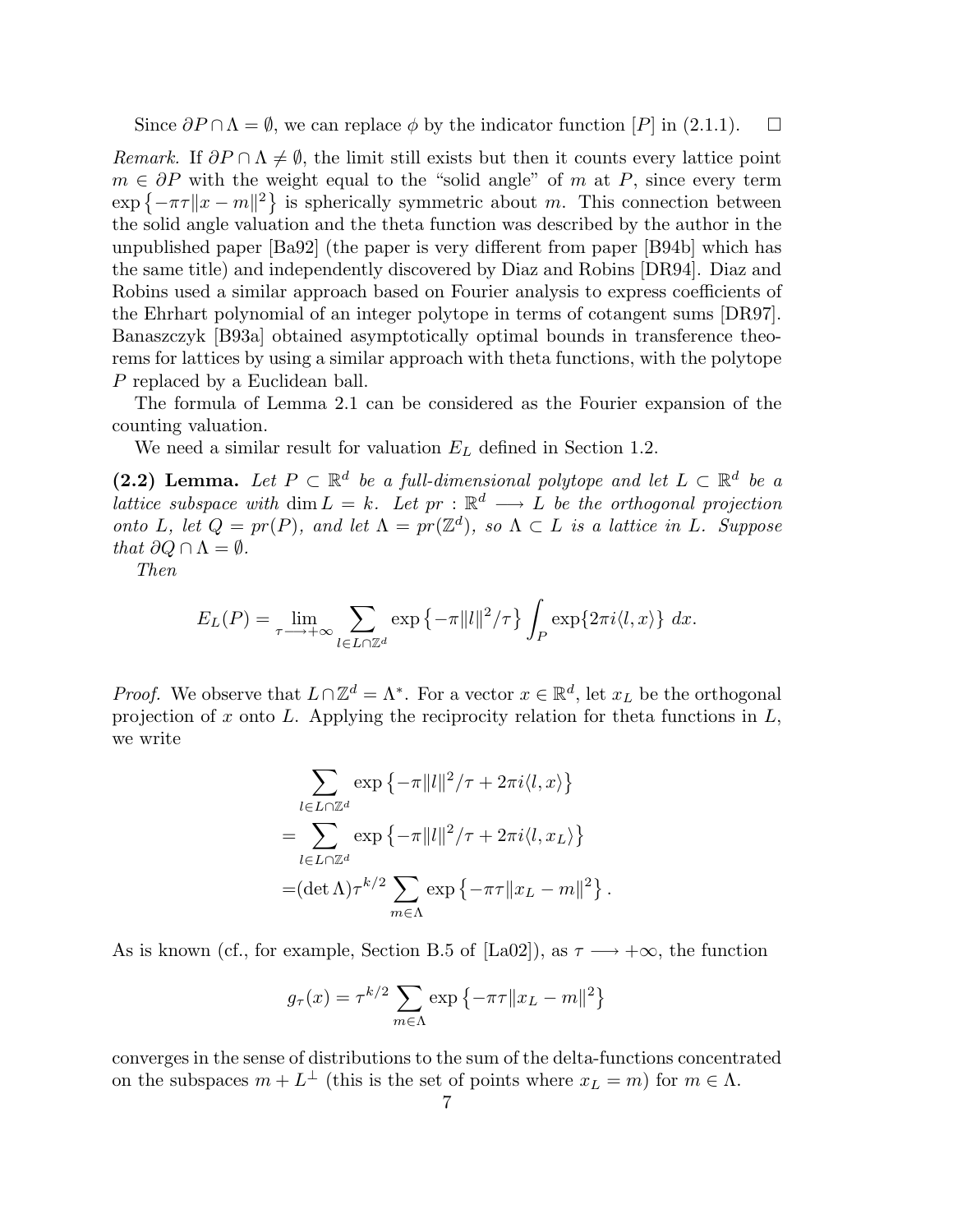Therefore, for every smooth function  $\phi : \mathbb{R}^d \longrightarrow \mathbb{R}$  with a compact support, we have

(2.2.1) 
$$
\lim_{\tau \longrightarrow +\infty} \int_{\mathbb{R}^d} \phi(x) g_{\tau}(x) dx = \sum_{m \in \Lambda} \int_{m+L^{\perp}} \phi(x) d_{L^{\perp}} x,
$$

where  $d_{L^{\perp}}x$  is the Lebesgue measure on  $m + L^{\perp}$  induced from  $\mathbb{R}^d$ .

Since  $\partial Q \cap \Lambda = \emptyset$ , each subspace  $m + L^{\perp}$  for  $m \in \Lambda$  either intersects the interior of P or is at least some distance  $\epsilon = \epsilon(P, L) > 0$  away from P. Hence we may replace  $\phi$  by the indicator [P] in (2.2.1).

Recall from Section 1.2 that measuring volumes in  $m + L^{\perp}$ , we scale the volume form in  $L^{\perp}$  induced from  $\mathbb{R}^d$  so that the determinant of the lattice  $L^{\perp} \cap \mathbb{Z}^d$  is 1. One can observe that det  $\Lambda$  provides the required normalization factor, so

$$
(\det \Lambda) \int_{m+L^{\perp}} [P](x) d_{L^{\perp}}(x) = \text{vol}_{d-k} (P \cap (m+L^{\perp})) .
$$

The proof now follows.

Remark. If  $\partial Q \cap \Lambda \neq \emptyset$  the limit still exists but then for  $m \in \partial Q \cap \Lambda$  the volume vol<sub>d−k</sub>  $(P \cap (m + L^{\perp}))$  is counted with the weight defined as follows: we find the minimal (under inclusion) face F of P such that  $m + L^{\perp}$  is contained in aff(F) and let the weight equal to the solid angle of  $P$  at  $F$ .

#### 3. Exponential valuations

Let V be a d-dimensional Euclidean space, let  $\Lambda \subset V$  be a lattice and let  $\Lambda^*$  be the reciprocal lattice. Let us choose a vector  $l \in \Lambda^*$  and let us consider the integral

$$
\Phi_l(P) = \int_P \exp\{2\pi i \langle l, x \rangle\} \, dx,
$$

where dx is the Lebesgue measure in V. Note that for  $l = 0$  we have  $\Phi_l(P) =$  $\Phi_0(P) = \text{vol } P$ . We have

$$
\Phi_l(P+a) = \exp\left\{2\pi i \langle l, a \rangle\right\} \Phi_l(P) \quad \text{for all} \quad a \in V.
$$

It follows that  $\Phi_l$  is a  $\Lambda$ -valuation on rational polytopes  $P \subset V$ .

If  $l \neq 0$  then the following lemma (essentially, Stokes' formula) shows that  $\Phi_l$ can be expressed as a linear combination of exponential valuations on the facets of P. The proof can be found, for example, in [B93b].

**(3.1) Lemma.** Let  $P \subset V$  be a full-dimensional polytope. For a facet  $\Gamma$  of  $P$ , let  $d_{\Gamma}x$  be the Lebesgue measure on aff(Γ), and let  $p_{\Gamma}$  be the unit outer normal to Γ. Then, for every  $l \in V \setminus 0$ , we have

$$
\int_P \exp\left\{2\pi i \langle l, x\rangle\right\} dx = \sum_{\Gamma} \frac{\langle l, p_{\Gamma} \rangle}{2\pi i ||l||^2} \int_{\Gamma} \exp\left\{2\pi i \langle l, x\rangle\right\} d_{\Gamma} x,
$$

where the sum is taken over all facets  $\Gamma$  of P.

Let  $F \subset P$  be an *i*-dimensional face of P. Recall that by  $\text{lin}(F)$  we denote the *i*-dimensional subspace of  $\mathbb{R}^d$  that is parallel to the affine hull aff $(F)$  of F. We need the following result.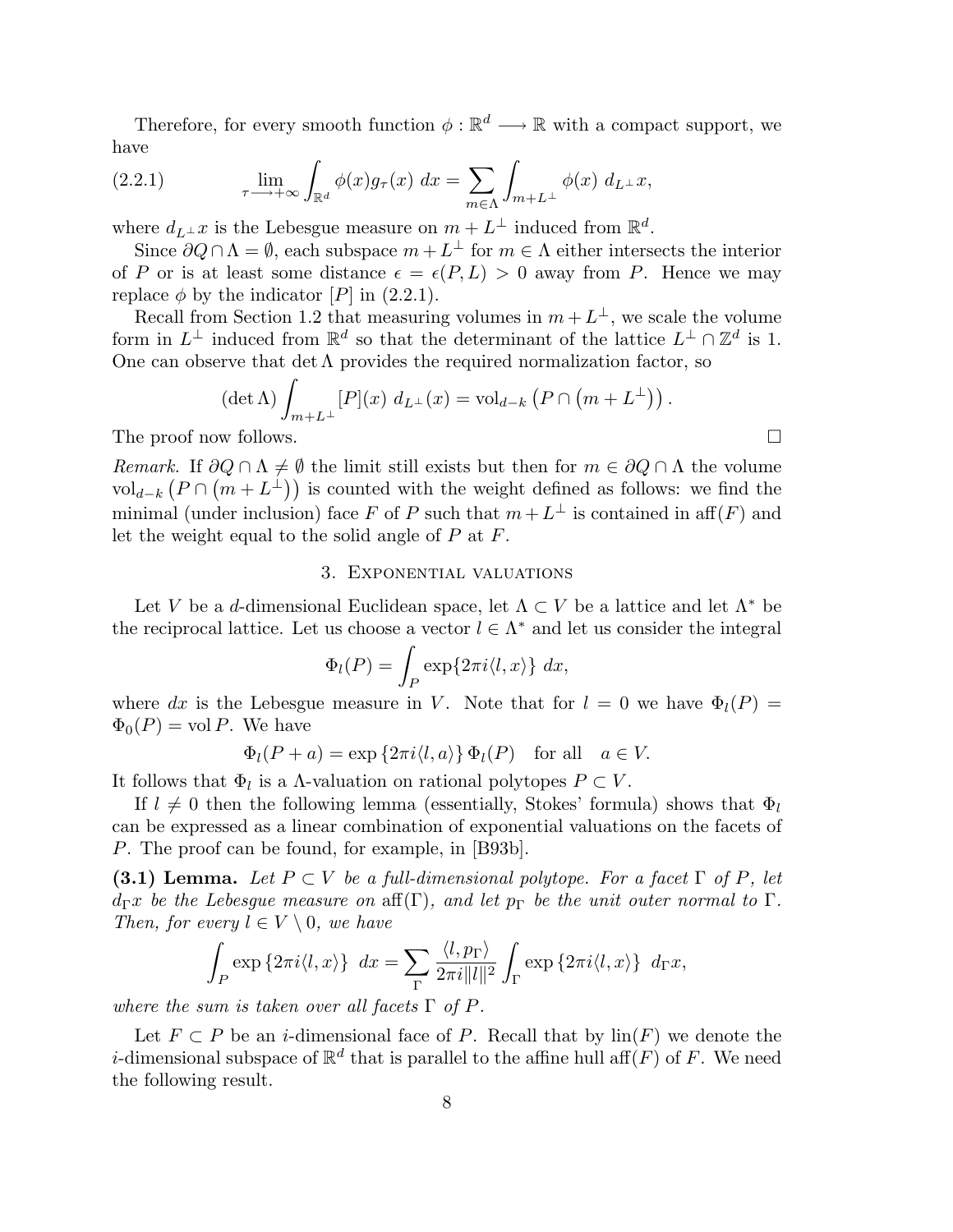(3.2) Theorem. Let  $P \subset V$  be a rational full-dimensional polytope and let t be a positive integer such that tP is a lattice polytope. Let  $\epsilon \geq 0$  be a rational number and let  $a \in V$  be a vector. Let us choose  $l \in \Lambda^*$ . Then there exist functions  $f_i(P, \epsilon, a, l; \cdot): \mathbb{N} \longrightarrow \mathbb{C}, i = 0, \ldots, d$ , such that

(3.2.1) 
$$
\Phi_l((n+\epsilon)P + a) = \sum_{i=0}^d f_i(P, \epsilon, a, l; n)n^i \text{ for all } n \in \mathbb{N}
$$

and

(3.2.2) 
$$
f_i(P, \epsilon, a, l; n+t) = f_i(P, \epsilon, a, l; n) \text{ for all } n \in \mathbb{N}
$$

and  $i = 0, \ldots, d$ .

Suppose that  $f_{d-k}(P, \epsilon, a, l; n) \neq 0$  for some n. Then there exists a  $(d-k)$ dimensional face F of P such that l is orthogonal to  $\text{lin}(F)$ .

Proof. Since

$$
\Phi_l(P+a) = \exp\left\{2\pi i \langle l, a\rangle\right\} \Phi_l(P),
$$

without loss of generality we assume that  $a = 0$ . We will denote  $f_i(P, \epsilon, 0, l; n)$  just by  $f_i(P, \epsilon, l; n)$ .

We proceed by induction on d. For  $d = 0$  the statement of the theorem obviously holds. Suppose that  $d \geq 1$ . If  $l = 0$  then  $\Phi_l((n + \epsilon)P) = (n + \epsilon)^d$  vol P and the statement holds as well.

Suppose that  $l \neq 0$ . For a facet  $\Gamma$  of P, let  $\Lambda_{\Gamma} = \Lambda \cap \text{lin}(\Gamma)$  and let  $l_{\Gamma}$  be the orthogonal projection of l onto lin(Γ). Thus  $\Lambda_{\Gamma}$  is a lattice in the  $(d-1)$ -dimensional Euclidean space  $\text{lin}(\Gamma)$  and  $l_{\Gamma} \in \Lambda_{\Gamma}^*$ , so we can define valuations  $\Phi_{l_{\Gamma}}$  on  $\text{lin}(\Gamma)$ . Since tP is a lattice polytope, for every facet  $\Gamma$  there is a vector  $u_{\Gamma} \in V$  such that

$$
\text{lin}(\Gamma) = \text{aff}(t\Gamma) - tu_{\Gamma} \quad \text{and} \quad tu_{\Gamma} \in \Lambda.
$$

Let  $\Gamma' = \Gamma - u_{\Gamma}$ , so  $\Gamma' \subset \text{lin}(\Gamma)$  is a  $\Lambda_{\Gamma}$ -rational  $(d-1)$ -dimensional polytope such that  $t\Gamma'$  is a  $\Lambda_{\Gamma}$ -polytope. We have

$$
(n+\epsilon)\Gamma = (n+\epsilon)\Gamma' + (n+\epsilon)u_{\Gamma}.
$$

Applying Lemma 3.1 to  $(n + \epsilon)P$ , we get

$$
\Phi_l((n+\epsilon)P) = \sum_{\Gamma} \psi(\Gamma, l; n) \Phi_{l_{\Gamma}}((n+\epsilon)\Gamma'),
$$

where

$$
\psi(\Gamma, l; n) = \frac{\langle l, p_{\Gamma} \rangle}{2\pi i ||l||^2} \exp\{2\pi i (n+\epsilon)\langle l, u_{\Gamma} \rangle\}
$$

and the sum is taken over all facets  $\Gamma$  of P.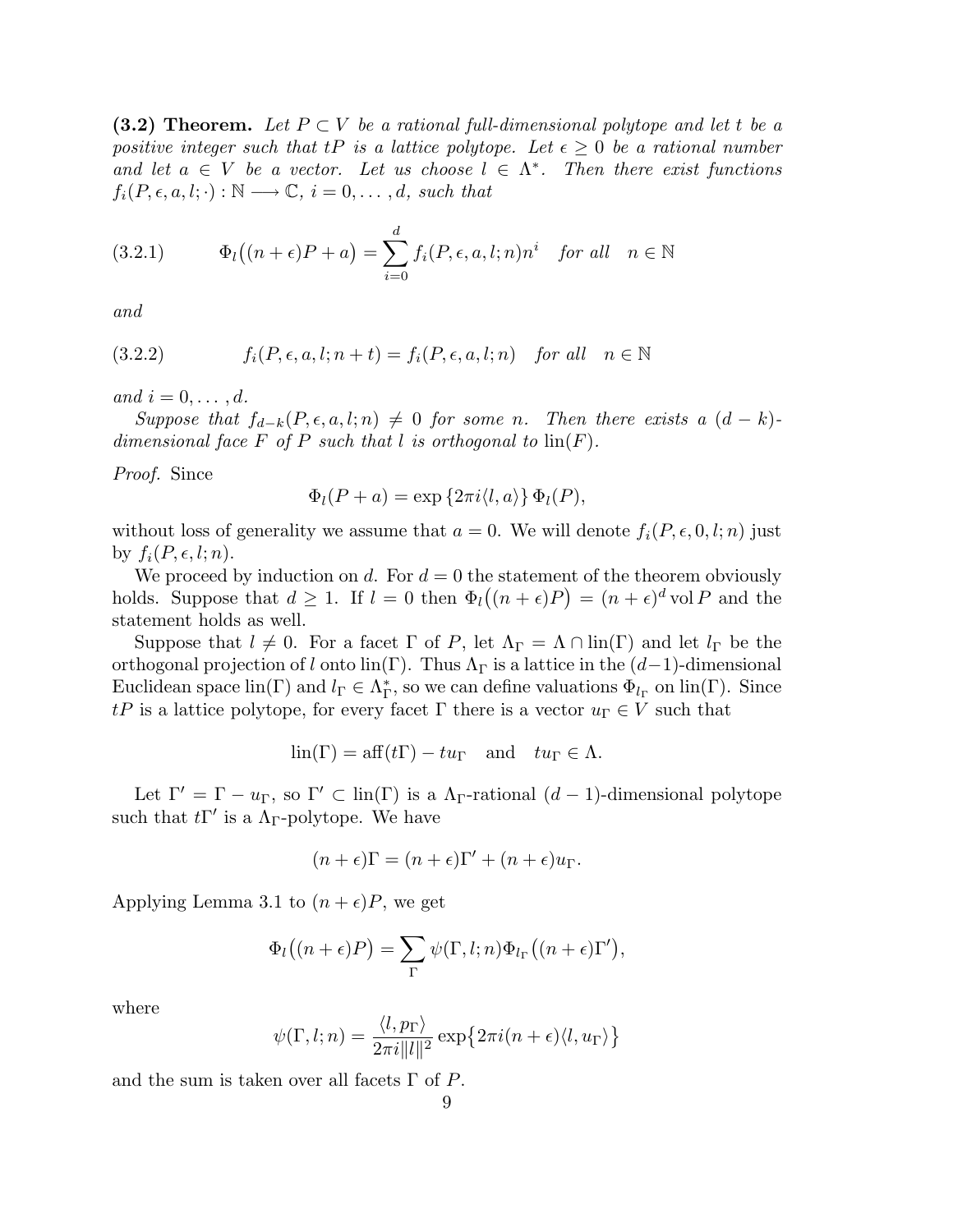Since  $tu_{\Gamma} \in \Lambda$  and  $l \in \Lambda^*$ , we have

$$
\psi(\Gamma, l; n+t) = \psi(\Gamma, l; n) \quad \text{for all} \quad n \in \mathbb{N}.
$$

Hence, applying the induction hypothesis, we may write

$$
f_i(P, \epsilon, l; n) = \sum_{\Gamma} \psi(\Gamma, l; n) f_i(\Gamma', \epsilon, l_{\Gamma}; n) \text{ for all } n \in \mathbb{N}
$$

and  $i = 0, ..., d - 1$  and  $f_d(P, \epsilon, l; n) \equiv 0$ . Hence (3.2.1)-(3.2.2) follows by the induction hypothesis.

If  $f_{d-k}(P, \epsilon, l; n) \neq 0$  then there is a facet  $\Gamma$  of P such that  $f_{d-k}(\Gamma', \epsilon, l_{\Gamma}; n) \neq 0$ . By the induction hypothesis, there is a face  $F'$  of  $\Gamma'$  such that dim  $F' = d - k$ , and  $l_{\Gamma}$  is orthogonal to  $\text{lin}(F')$ . Then  $F = F' + u_{\Gamma}$  is a  $(d - k)$ -dimensional face of P,  $\lim(F') = \lim(F)$  and l is orthogonal to  $\lim(F)$ , which completes the proof.

#### 4. Proof of Theorem 1.3

First, we discuss some ideas relevant to the proof.

 $(4.1)$  Shifting a valuation by a polytope. Let V be a d-dimensional real vector space, let  $\Lambda \subset V$  be a lattice, and let  $\nu$  be a  $\Lambda$ -valuation on rational polytopes. Let us fix a rational polytope  $R \subset V$ . McMullen [Mc78] observed that the function  $\mu$ defined by

$$
\mu(P) = \nu(P + R)
$$

is a  $\Lambda$ -valuation on rational polytopes P. Here "+" stands for the Minkowski sum:

$$
P + R = \Big\{ x + y : \quad x \in P, y \in R \Big\}.
$$

This result follows since the transformation  $P \mapsto P + R$  preserves linear dependencies among indicators of polyhedra, cf. [MS83].

Let t be a positive integer such that  $tP$  is a lattice polytope. McMullen [Mc78] deduced that there exist functions  $\nu_i(P, R; \cdot) : \mathbb{N} \longrightarrow \mathbb{C}, i = 0, \ldots, d$ , such that

$$
\nu(nP + R) = \sum_{i=0}^{d} \nu_i(P, R; n)n^i \text{ for all } n \in \mathbb{N}
$$

and

$$
\nu_i(P, R; n + t) = \nu_i(P, R; n) \quad \text{for all} \quad n \in \mathbb{N}.
$$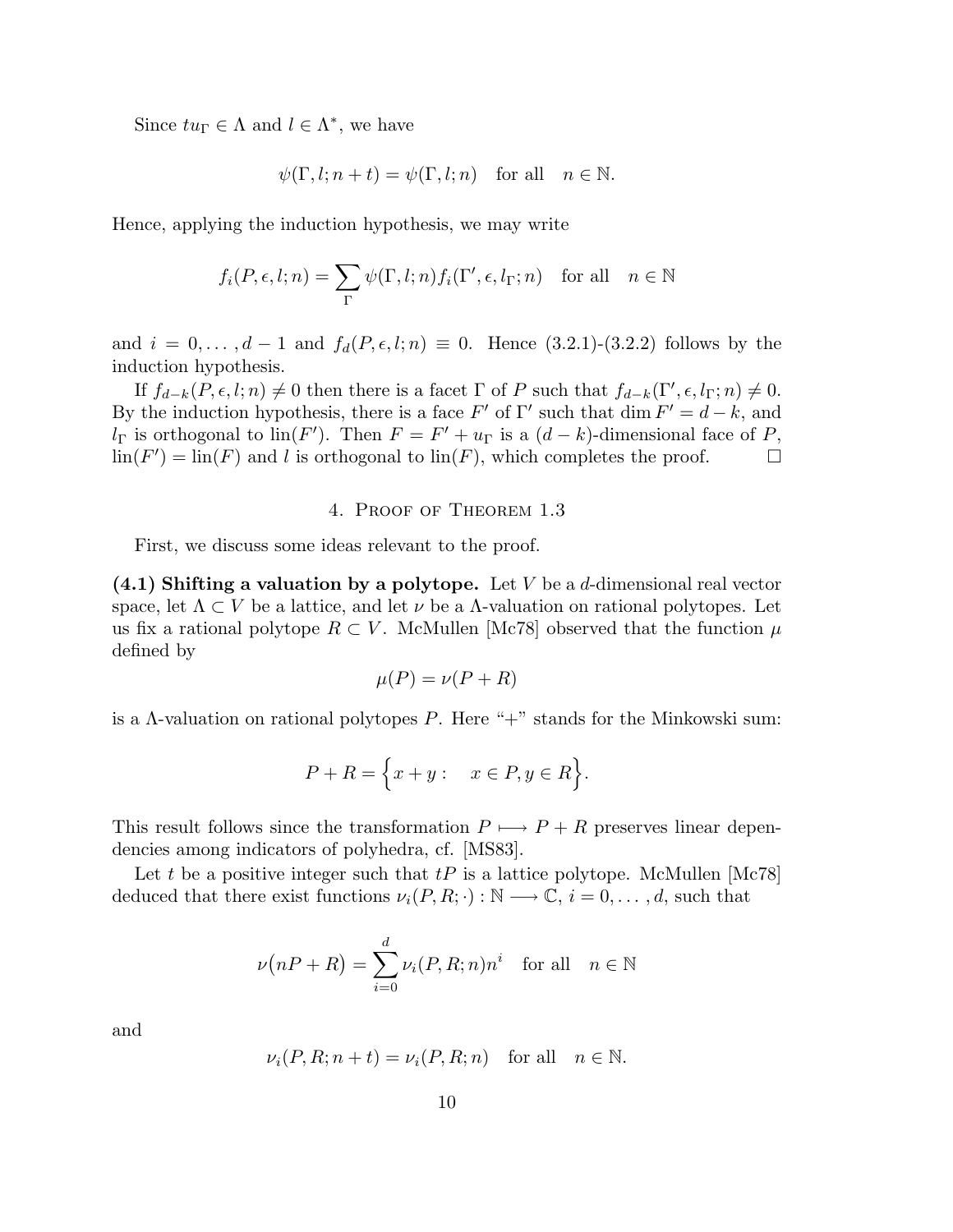(4.2) Continuity properties of valuations E and  $E_L$ . Let  $R \subset \mathbb{R}^d$  be a fulldimensional rational polytope containing the origin in its interior. Then for every polytope  $P \subset \mathbb{R}^d$  and every  $\epsilon > 0$  we have  $P \subset (P + \epsilon R)$ . We observe that

$$
|(P + \epsilon R) \cap \mathbb{Z}^d| = |P \cap \mathbb{Z}^d|,
$$

for all sufficiently small  $\epsilon > 0$ . If P is a rational polytope, the supporting affine hyperplanes of the facets of  $nP$  for  $n \in \mathbb{N}$  are split among finitely many translation classes modulo  $\mathbb{Z}^d$ . Therefore, there exists  $\delta = \delta(P, R) > 0$  such that

$$
|(nP + \epsilon R) \cap \mathbb{Z}^d| = |nP \cap \mathbb{Z}^d|
$$
 for all  $0 < \epsilon < \delta$  and all  $n \in \mathbb{N}$ .

We also note that for every rational subspace  $L \subset \mathbb{R}^d$ , we have

$$
\lim_{\epsilon \longrightarrow 0+} E_L(P + \epsilon R) = E_L(P).
$$

We will use the perturbation  $P \mapsto P + \epsilon R$  to push valuations E and E<sub>L</sub> into a sufficiently generic position, so that we can apply Lemmas 2.1–2.2 without having to deal with various boundary effects. This is somewhat similar in spirit to the idea of [BS05].

 $(4.3)$  Linear identities for quasi-polynomials. Let us fix positive integers t and d. Suppose that we have a possibly infinite family of quasi-polynomials  $p_l : \mathbb{N} \longrightarrow \mathbb{C}$ of the type

$$
p_l(n) = \sum_{i=0}^d p_i(l; n) n^i \quad \text{for all} \quad n \in \mathbb{N},
$$

where functions  $p_i(l; \cdot) : \mathbb{N} \longrightarrow \mathbb{C}, i = 0, \ldots, d$ , satisfy

$$
p_i(l; n) = p_i(l; n + t) \quad \text{for all} \quad n \in \mathbb{N}.
$$

Suppose further that  $p : \mathbb{N} \longrightarrow \mathbb{C}$  is yet another quasi-polynomial

$$
p(n) = \sum_{i=0}^{d} p_i(n) n^i \quad \text{where} \quad p_i(n+t) = p_i(n) \quad \text{for all} \quad n \in \mathbb{N}.
$$

Finally, suppose that  $c_l(\cdot) : \mathbb{R}_+ \longrightarrow \mathbb{C}$  is a family of functions and that

$$
p(n) = \lim_{\tau \to +\infty} \sum_{l} c_l(\tau) p_l(n) \quad \text{for all} \quad n \in \mathbb{N}
$$

and that the series converges absolutely for every  $n \in \mathbb{N}$  and every  $\tau > 0$ .

Then we claim that for  $i = 0, \ldots, d$  we have

$$
p_i(n) = \lim_{\tau \to +\infty} \sum_l c_l(\tau) p_i(l; n) \quad \text{for all} \quad n \in \mathbb{N}
$$

and that the series converges absolutely for every  $n \in \mathbb{N}$  and every  $\tau > 0$ .

This follows since  $p_i(n)$ , respectively  $p_i(l;n)$ , can be expressed as linear combinations of  $p(m)$ , respectively  $p_l(m)$ , for  $m = n, n+t, \cdots, n+td$  with the coefficients depending on  $m, n, t$ , and d only.

Now we are ready to prove Theorem 1.3.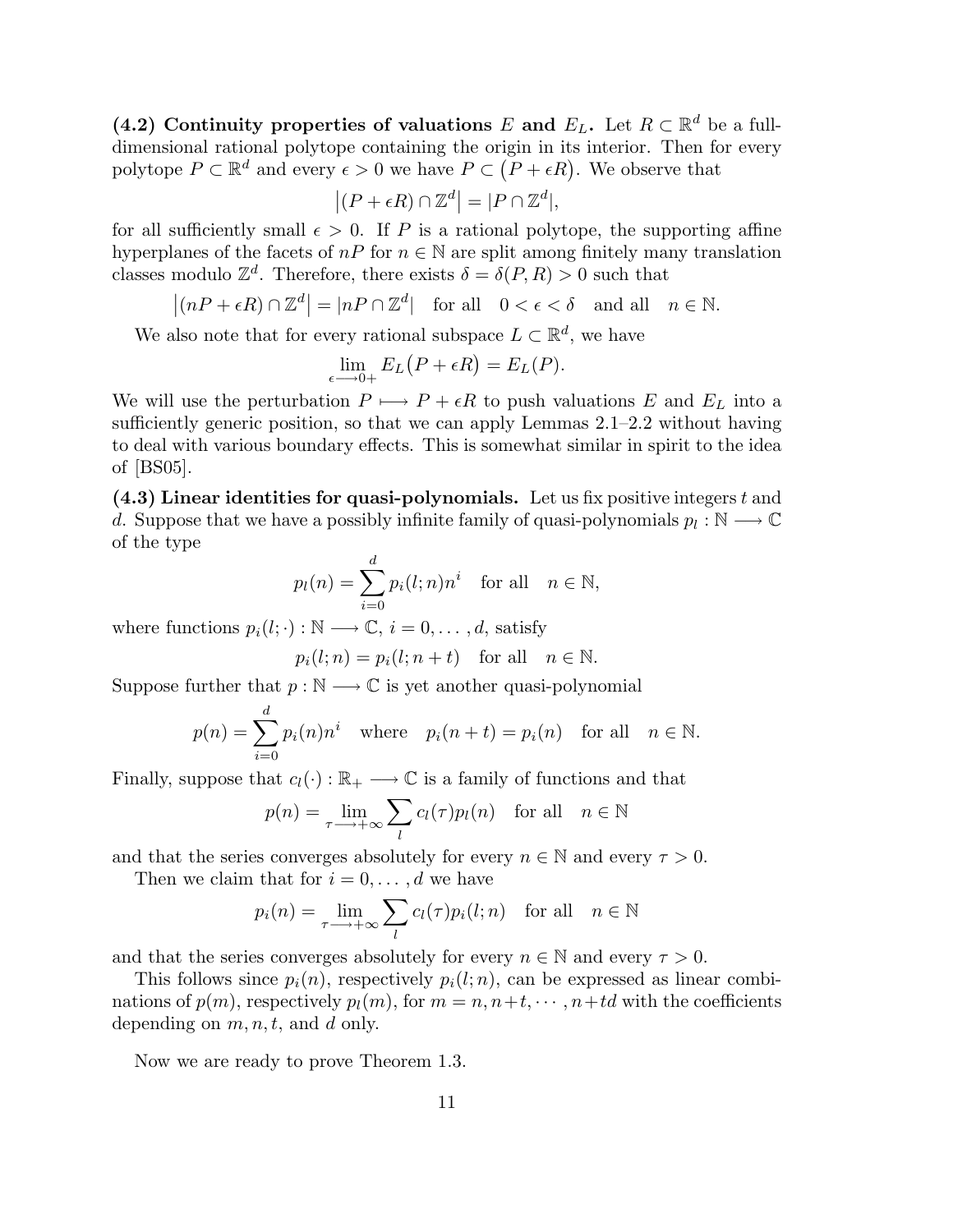(4.4) Proof of Theorem 1.3. Let us fix a rational polytope  $P \subset \mathbb{R}^d$  as defined in the statement of the theorem. For  $L \in \mathcal{L}$  let  $P_L \subset L$  be the orthogonal projection of P onto L and let  $\Lambda_L \subset L$  be the orthogonal projection of  $\mathbb{Z}^d$  onto L.

Let  $a \in \text{int } P$  be a rational vector and let

$$
R = P - a.
$$

Hence  $R$  is a rational polytope containing the origin in its interior. Let  $R_L$  denote the orthogonal projection of R onto L.

Since P is a rational polytope and  $\mathcal L$  is a finite set of rational subspaces, there exists  $\delta = \delta(P, R) > 0$  such that for all  $0 < \epsilon < \delta$  and all  $n \in \mathbb{N}$ , we have

(1) 
$$
(nP + \epsilon R) \cap \mathbb{Z}^d = nP \cap \mathbb{Z}^d
$$
 and  $\partial (nP + \epsilon R) \cap \mathbb{Z}^d = \emptyset$  for all  $n \in \mathbb{N}$ 

and for all  $L \in \mathcal{L}$ , we have

(2) 
$$
(nP_L + \epsilon R_L) \cap \Lambda_L = nP_L \cap \Lambda_L
$$
 and  $\partial (nP_L + \epsilon R_L) \cap \Lambda_L = \emptyset$  for all  $n \in \mathbb{N}$ ,

cf. Section 4.2. Let us choose any rational  $0 < \epsilon < \delta$ . Because of  $(1)$ , we can write

(3) 
$$
\left| (nP + \epsilon R) \cap \mathbb{Z}^d \right| = \sum_{i=0}^d e_i(P; n) n^i \text{ for all } n \in \mathbb{N}
$$

and by Lemma 2.1 we get

(4) 
$$
\left| (nP + \epsilon R) \cap \mathbb{Z}^d \right| = \lim_{\tau \longrightarrow +\infty} \sum_{l \in \mathbb{Z}^d} \exp\{-\pi ||l||^2 / \tau\} \Phi_l(nP + \epsilon R),
$$

where  $\Phi_l$  are the exponential valuations of Section 3. Since  $\Phi_l$  is a  $\mathbb{Z}^d$ -valuation, by Section 4.1 there exist functions  $f_i(P, \epsilon, l; \cdot) : \mathbb{N} \longrightarrow \mathbb{C}, i = 0, \ldots, d$ , such that

(5) 
$$
\Phi_l(nP + \epsilon R) = \sum_{i=0}^d f_i(P, \epsilon, l; n)n^i \text{ for } n \in \mathbb{N}
$$

and

(6) 
$$
f_i(P, \epsilon, l; n+t) = f_i(P, \epsilon, l; n) \text{ for all } n \in \mathbb{N}.
$$

Moreover, we can write

$$
nP + \epsilon R = nP + \epsilon (P - a) = (n + \epsilon)P - \epsilon a.
$$
  
12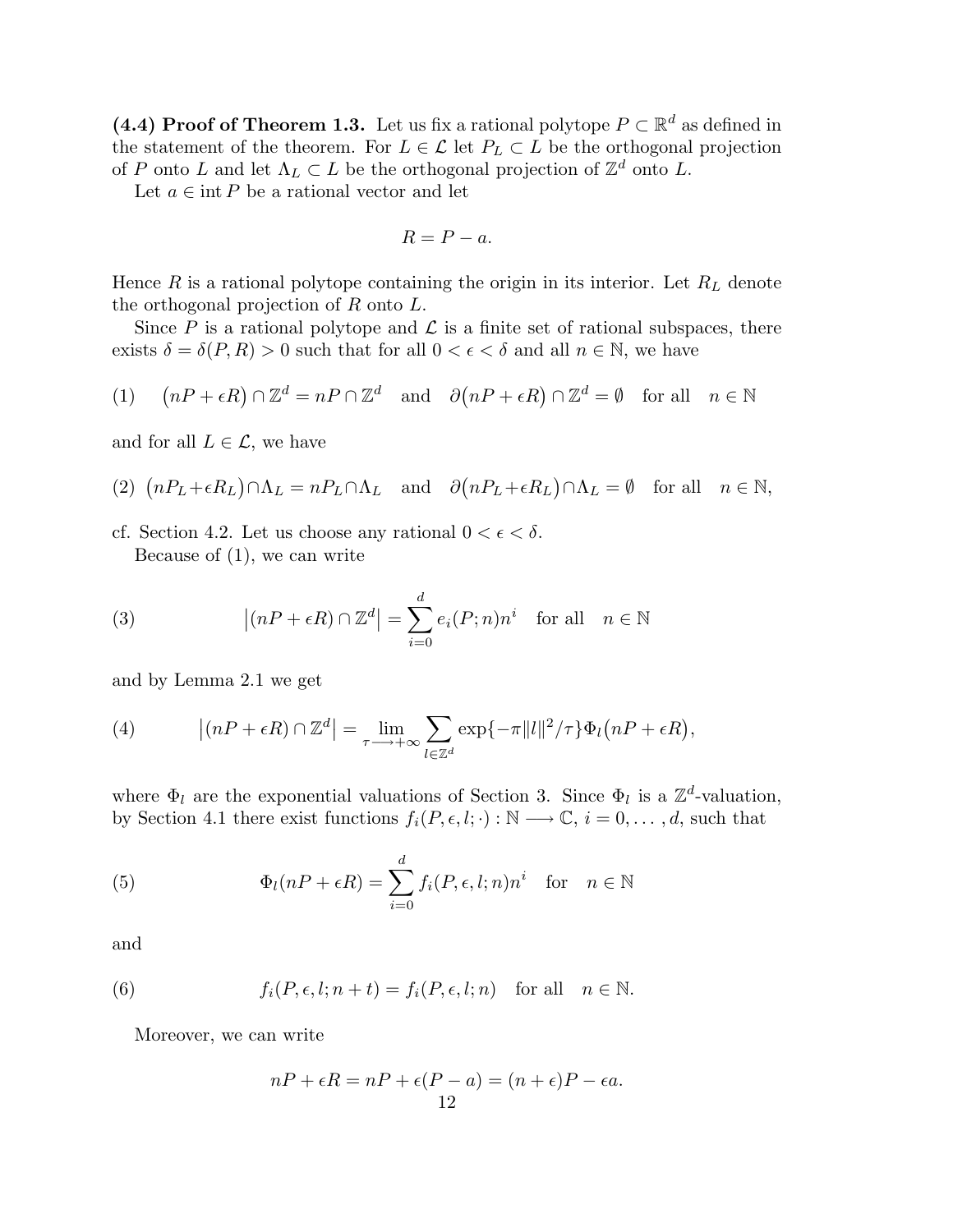Therefore, by Theorem 3.2, for  $i \leq k$  we have  $f_{d-i}(P, \epsilon, l; n) = 0$  unless  $l \in L^F$  for some face F of P with dim  $F = d - k$ .

Therefore, combining (3)–(6) and Section 4.3, we obtain for all  $0 \le i \le k$  and all  $n \in \mathbb{N}$ 

$$
e_{d-i}(P;n) = \lim_{\tau \to +\infty} \sum_{l \in \mathbb{Z}^d} \exp \left\{-\pi ||l||^2 / \tau \right\} f_{d-i}(P,\epsilon,l;n)
$$
  
= 
$$
\lim_{\tau \to +\infty} \sum_{l \in \bigcup_{L \in \mathcal{L}} (L \cap \mathbb{Z}^d)} \exp \left\{-\pi ||l||^2 / \tau \right\} f_{d-i}(P,\epsilon,l;n),
$$

since vectors  $l \in \mathbb{Z}^d$  outside of subspaces  $L \in \mathcal{L}$  contribute 0 to the sum. Therefore, for  $0 \leq i \leq k$  and all  $n \in \mathbb{N}$ 

(7) 
$$
e_{d-i}(P;n) = \lim_{\tau \to +\infty} \sum_{L \in \mathcal{L}} \mu(L) \sum_{l \in L \cap \mathbb{Z}^d} \exp \left\{-\pi ||l||^2 / \tau \right\} f_{d-i}(P,\epsilon,l;n)
$$

On the other hand, because of (2), by Lemma 2.2 we get for all  $L \in \mathcal{L}$  and all  $n \in \mathbb{N}$ 

(8) 
$$
E_L(nP + \epsilon R) = \lim_{\tau \to +\infty} \sum_{l \in L \cap \mathbb{Z}^d} \exp \{-\pi ||l||^2 / \tau \} \Phi_l(nP + \epsilon R).
$$

Since  $E_L$  are  $\mathbb{Z}^d$ -valuations, by Section 4.1 there exist functions  $e_i(P, \epsilon, L; \cdot): \mathbb{N} \longrightarrow \mathbb{Q}, i = 0, \ldots, d$ , such that

(9) 
$$
E_L(nP + \epsilon R) = \sum_{i=0}^d e_i(P, \epsilon, L; n)n^i \text{ for all } n \in \mathbb{N}
$$

and

(10) 
$$
e_i(P, \epsilon, L; n+t) = e_i(P, \epsilon, L; n) \text{ for all } n \in \mathbb{N}.
$$

Combining  $(5)-(6)$  and  $(8)-(10)$ , by Section 4.3 we conclude

$$
e_{d-i}(P,\epsilon,L;n) = \lim_{\tau \longrightarrow +\infty} \sum_{l \in L \cap \mathbb{Z}^d} \exp \left\{-\pi ||l||^2/\tau\right\} f_{d-i}(P,\epsilon,l;n) \text{ for all } n \in \mathbb{N}.
$$

Therefore, by (7), for  $0 \le i \le k$  we have

(11) 
$$
e_{d-i}(P;n) = \sum_{L \in \mathcal{L}} \mu(L) e_{d-i}(P, \epsilon, L; n) \text{ for all } n \in \mathbb{N}.
$$

Since  $E_L$  is a  $\mathbb{Z}^d$ -valuation, there exist functions  $e_i(P, L; \cdot) : \mathbb{N} \longrightarrow \mathbb{Q}, i = 0, \ldots, d$ , such that

(12) 
$$
E_L(nP) = \sum_{i=0}^d e_i(P, L; n)n^i \text{ for all } n \in \mathbb{N}
$$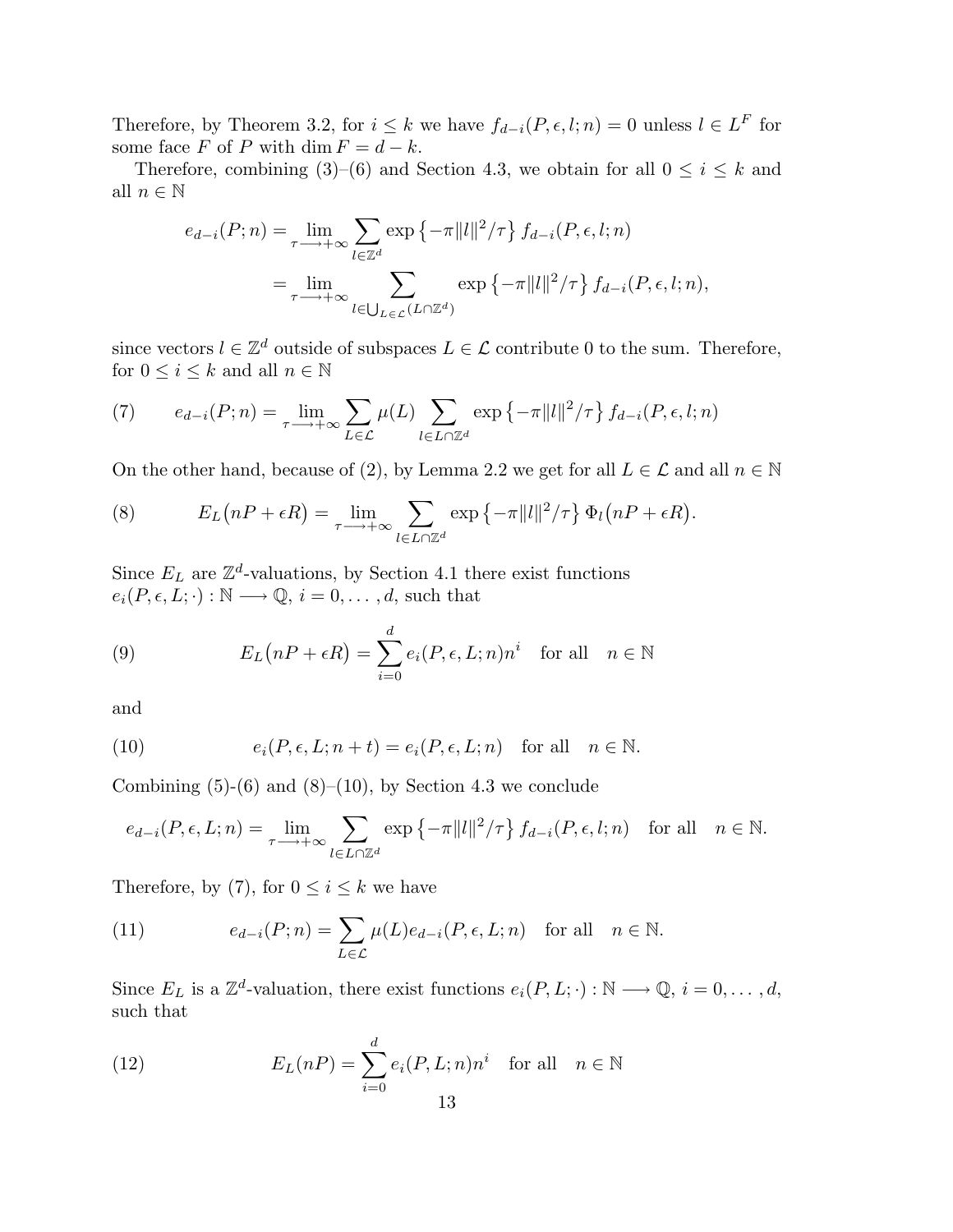and

$$
e_i(P, L; n+t) = e_i(P, L; n) \text{ for all } n \in \mathbb{N}.
$$

Let us choose an  $m \in \mathbb{N}$ . Substituting  $n = m, m + t, \ldots, m + dt$  in (12), we obtain  $e_i(P, L; m)$  as a linear combination of  $E_L(nP)$  with coefficients depending on n, m, t, and d only. Similarly, substituting  $n = m, m + t, \ldots, m + dt$  in (9), we obtain  $e_i(P, \epsilon, L; m)$  as the same linear combination of  $E_L(nP + \epsilon R)$ . Since volumes are continuous functions, in view of (2) (see also Section 4.2), we get

$$
\lim_{\epsilon \to 0+} E_L(nP + \epsilon R) = E_L(nP) \text{ for } n = m, m + t, \dots, m + dt.
$$

Therefore,

$$
\lim_{\epsilon \longrightarrow 0+} e_i(P, \epsilon, L; m) = e_i(P, L; m) \text{ for all } m \in \mathbb{N}.
$$

Taking the limit as  $\epsilon \longrightarrow +0$  in (11), we obtain for  $0 \leq i \leq k$ 

$$
e_{d-i}(P;n) = \sum_{L \in \mathcal{L}} \mu(L)e_{d-i}(P,L;n) \text{ for all } n \in \mathbb{N}.
$$

To complete the proof, we note that

$$
\nu_{d-i}(P, L; n) = \sum_{L \in \mathcal{L}} \mu(L) e_{d-i}(P, L; n).
$$

 $\Box$ 

## 5. Summing up a polynomial over integer points in a rational polytope

Let us fix a positive integer  $k$  and let us consider the following situation. Let  $Q \subset \mathbb{R}^k$  be a rational polytope, let int Q be the relative interior of Q and let  $f: \mathbb{R}^k \longrightarrow \mathbb{R}$  be a polynomial with rational coefficients. We want to compute the value

(5.1) 
$$
\sum_{m \in \text{int } Q \cap \mathbb{Z}^k} f(m).
$$

We claim that as soon as the dimension  $k$  of the polytope  $Q$  is fixed, there is a polynomial time algorithm to do that. We assume that the polytope Q is a given by the list of its vertices and the polynomial  $f$  is given by the list its coefficients.

For an integer point  $m = (\mu_1, \dots, \mu_k)$ , let

$$
\mathbf{x}^m = x_1^{\mu_1} \cdots x_k^{\mu_k} \quad \text{for} \quad \mathbf{x} = (x_1, \dots, x_k)
$$

be the Laurent monomial in k variables  $\mathbf{x} = (x_1, \dots, x_k)$ . We use the following result [BP99].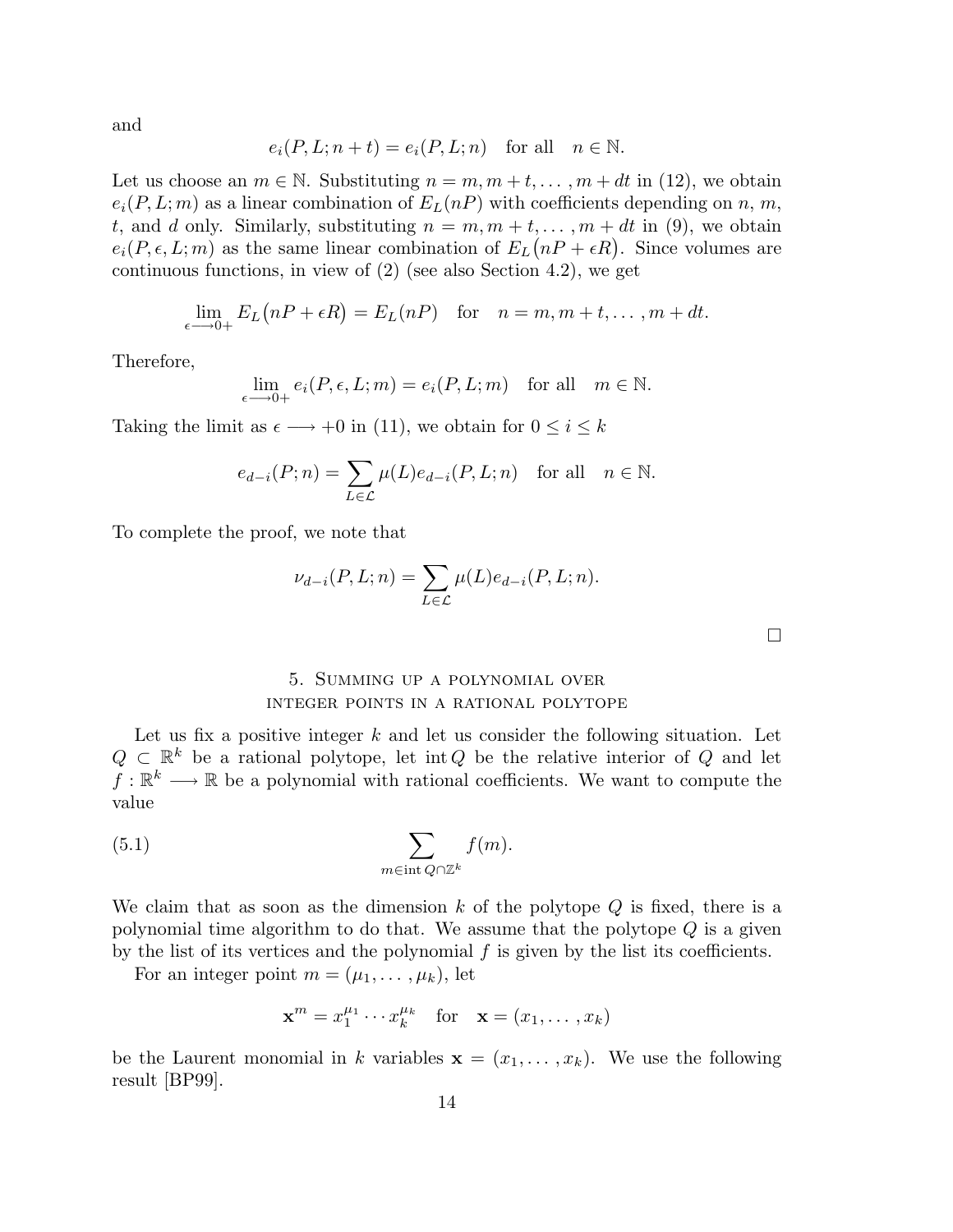(5.2) The short rational function algorithm. Let us fix  $k$ . There is a polynomial time algorithm, which, given a rational polytope  $Q \subset \mathbb{R}^k$  computes the generating function (Laurent polynomial)

$$
S(Q; \mathbf{x}) = \sum_{m \in \text{int } Q \cap \mathbb{Z}^k} \mathbf{x}^m
$$

in the form

$$
S(Q; \mathbf{x}) = \sum_{i \in I} \epsilon_i \frac{\mathbf{x}^{a_i}}{(1 - \mathbf{x}^{b_{i1}}) \cdots (1 - \mathbf{x}^{b_{ik}})},
$$

where  $a_i \in \mathbb{Z}^k$ ,  $b_{ij} \in \mathbb{Z}^k \setminus \{0\}$  and  $\epsilon_i \in \mathbb{Q}$ . In particular, the number |I| of fractions is bounded by a polynomial in the input size of Q.

Our first step is computing the generating function

$$
S(Q, f; \mathbf{x}) = \sum_{m \in Q \cap \mathbb{Z}^k} f(m) \mathbf{x}^m.
$$

Our approach is similar to that of  $[D+04]$ .

(5.3) The algorithm for computing  $S(Q, f; \mathbf{x})$ . We observe that

$$
S(Q, f; \mathbf{x}) = f\left(x_1 \frac{\partial}{\partial x_1}, \dots, x_k \frac{\partial}{\partial x_k}\right) S(Q; \mathbf{x}).
$$

We compute  $S(Q; \mathbf{x})$  as in Section 5.2.

Let  $a = (\alpha_1, \dots, \alpha_k)$  be an integer vector, let  $b_j = (\beta_{j1}, \dots, \beta_{jk})$  be non-zero integer vectors for  $j = 1, ..., k$  and let  $\gamma_1, ..., \gamma_k$  be positive integers. Then

$$
\left(x_i\frac{\partial}{\partial x_i}\right)\frac{\mathbf{x}^a}{(1-\mathbf{x}^{b_1})^{\gamma_1}\cdots(1-\mathbf{x}^{b_k})^{\gamma_k}} = \alpha_i\frac{\mathbf{x}^a}{(1-\mathbf{x}^{b_1})^{\gamma_1}\cdots(1-\mathbf{x}^{b_k})^{\gamma_k}} + \sum_{j=1}^k \gamma_j \beta_{ji}\frac{\mathbf{x}^{a+b_j}}{(1-\mathbf{x}^{b_j})^{\gamma_j+1}}\prod_{s\neq j}\frac{1}{(1-\mathbf{x}^{b_s})^{\gamma_s}}.
$$

Consecutively applying the above formula and collecting similar fractions, we compute

$$
f\left(x_1\frac{\partial}{\partial x_1},\cdots,x_k\frac{\partial}{\partial x_k}\right)\frac{\mathbf{x}^a}{(1-\mathbf{x}^{b_1})\cdots(1-\mathbf{x}^{b_k})}
$$

as an expression of the type

(5.3.1) 
$$
\sum_{j} \rho_j \frac{\mathbf{x}^{a_j}}{(1-\mathbf{x}^{b_1})^{\gamma_{j1}} \cdots (1-\mathbf{x}^{b_k})^{\gamma_{jk}}},
$$
15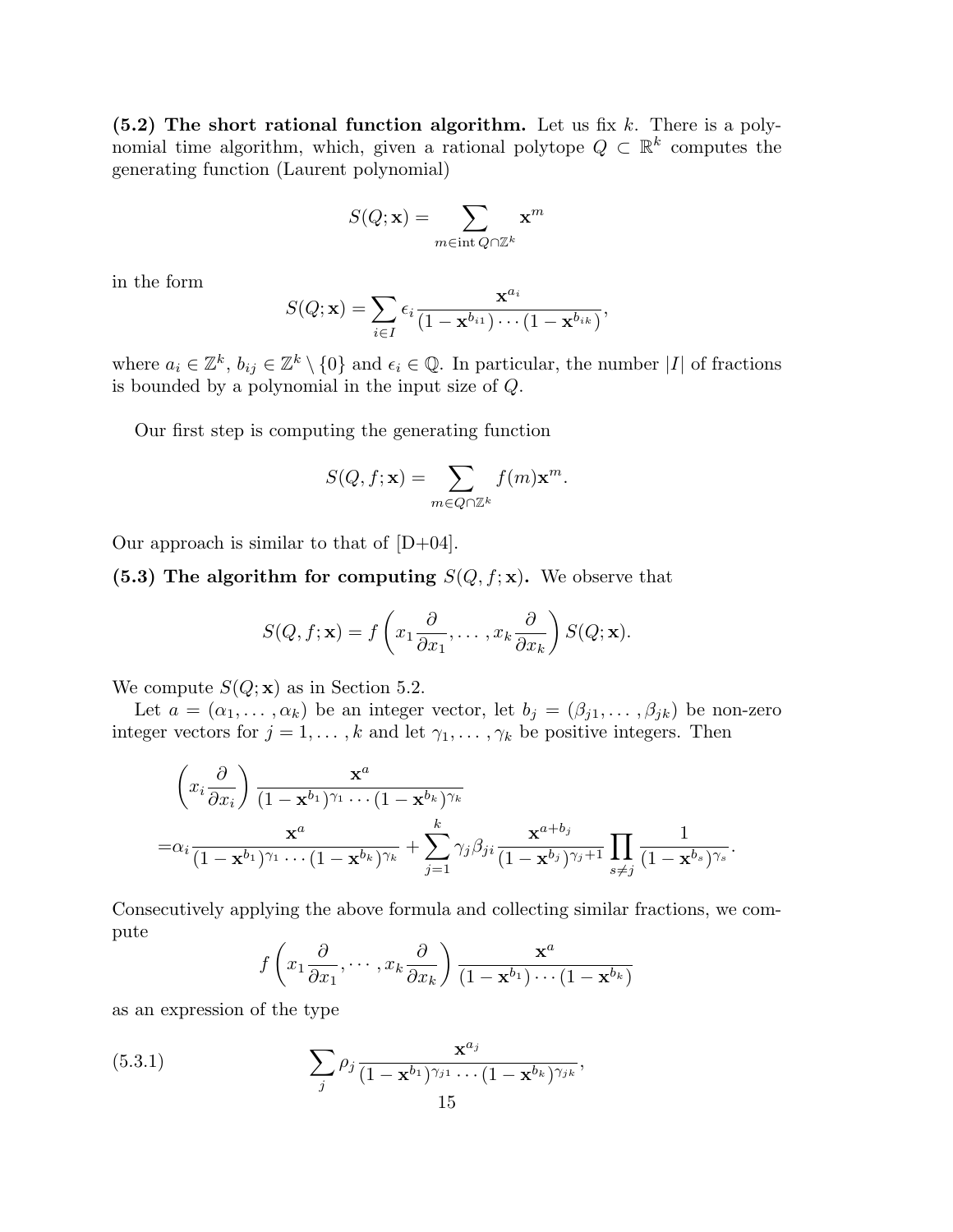where  $\rho_j \in \mathbb{Q}, \gamma_{j1}, \ldots, \gamma_{jk}$  are non-negative integers satisfying  $\gamma_{j1} + \ldots + \gamma_{jk} \leq$  $k + \deg f$  and  $a_i$  are vectors of the type

$$
a_j = a + \mu_1 b_1 + \ldots + \mu_k b_k,
$$

where  $\mu_i$  are non-negative integers and  $\mu_1 + \ldots + \mu_k \leq \deg f$ . The number of terms in (5.3.1) is bounded by  $(\deg f)^{O(k)}$ , which shows that for a k fixed in advance, the algorithm runs in polynomial time.

Consequently,  $S(Q, f; \mathbf{x})$  is computed in polynomial time.

Formally speaking, to compute the sum  $(5.1)$ , we have to substitute  $x<sub>i</sub> = 1$  into the formula for  $S(Q, f; \mathbf{x})$ . This, however, cannot be done in a straightforward way since  $\mathbf{x} = (1, \ldots, 1)$  is a pole of every fraction in the expression for  $S(Q, f; \mathbf{x})$ . Nevertheless, the substitution can be done via efficient computation of the relevant residue of  $S(Q, f; \mathbf{x})$  as described in [B94a] and [BW03].

(5.4) The algorithm for computing the sum. The output of Algorithm 5.3 represents  $S(Q, f; \mathbf{x})$  in the general form

$$
S(Q, f; \mathbf{x}) = \sum_{i \in I} \epsilon_i \frac{\mathbf{x}^{a_i}}{(1 - \mathbf{x}^{b_{i1}})^{\gamma_{i1}} \cdots (1 - \mathbf{x}^{b_{ik}})^{\gamma_{ik}}},
$$

where  $\epsilon_i \in \mathbb{Q}, a_i \in \mathbb{Z}^k, b_{ij} \in \mathbb{Z}^k \setminus \{0\}, \text{ and } \gamma_{ij} \in \mathbb{N} \text{ such that } \gamma_{i1} + \ldots + \gamma_{ik} \leq k + \text{deg } f$ for all  $i \in I$ .

Let us choose a vector  $l \in \mathbb{Q}^k$ ,  $l = (\lambda_1, \ldots, \lambda_k)$  such that  $\langle l, b_{ij} \rangle \neq 0$  for all  $i, j$ (such a vector can be computed in polynomial time, cf. [B94a]). For a complex  $\tau$ , let

$$
\mathbf{x}(\tau) = \left(e^{\tau \lambda_1}, \dots, e^{\tau \lambda_k}\right).
$$

We want to compute the limit

$$
\lim_{\tau \to 0} G(\tau) \quad \text{for} \quad G(\tau) = S\big(Q, f; \mathbf{x}(\tau)\big).
$$

In other words, we want to compute the constant term of the Laurent expansion of  $G(\tau)$  around  $\tau = 0$ .

Let us consider a typical fraction

$$
\frac{\mathbf{x}^a}{(1-\mathbf{x}^{b_1})^{\gamma_1}\cdots(1-\mathbf{x}^{b_k})^{\gamma_k}}.
$$

Substituting  $\mathbf{x}(\tau)$ , we get the expression

(5.4.1) 
$$
\frac{e^{\alpha \tau}}{(1 - e^{\tau \beta_1})^{\gamma_1} \cdots (1 - e^{\tau \beta_k})^{\gamma_k}},
$$
16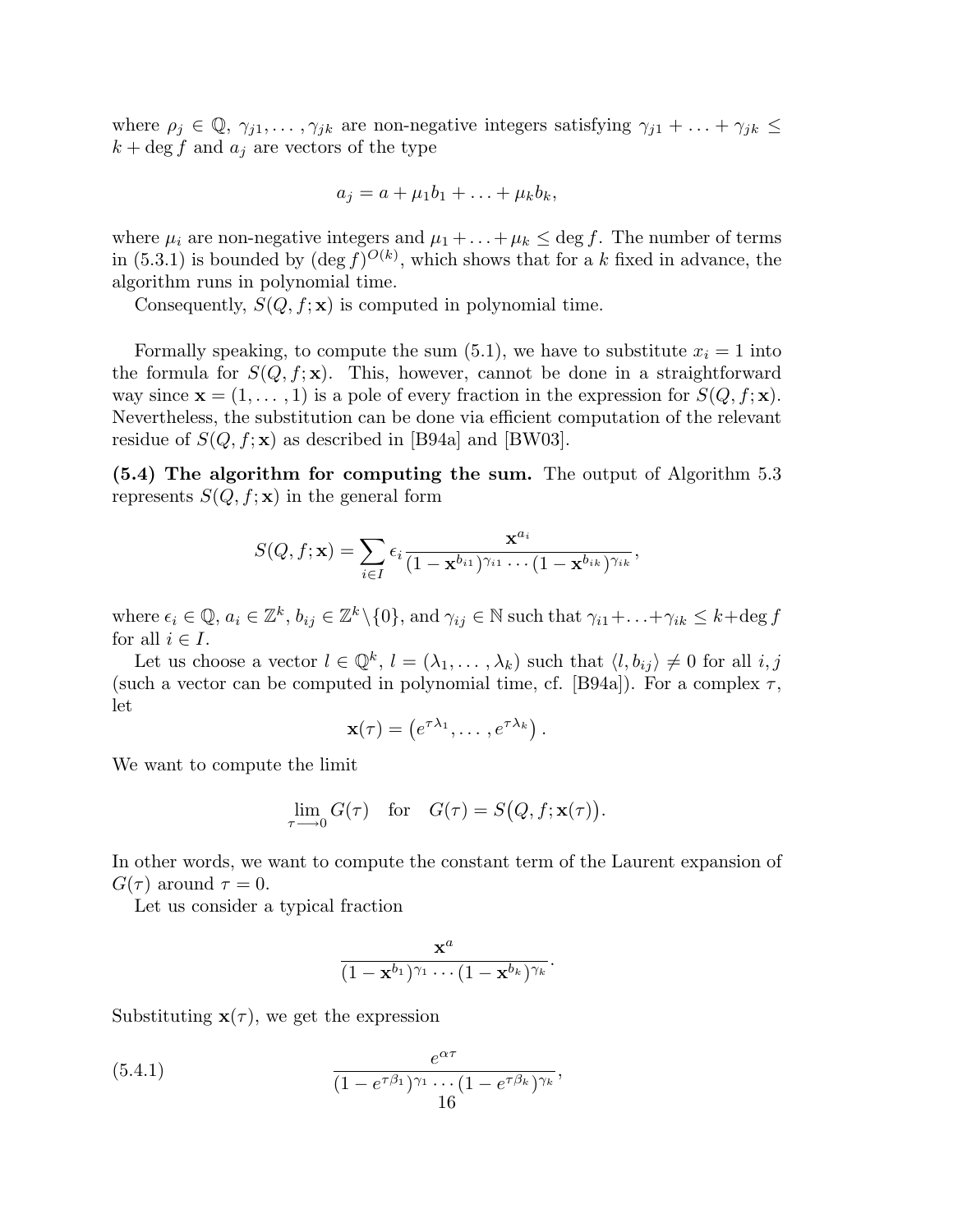where  $\alpha = \langle a, l \rangle$  and  $\beta_i = \langle b_i, l \rangle$  for  $i = 1, \dots, k$ . The order of the pole at  $\tau = 0$ is  $D = \gamma_1 + \ldots + \gamma_k \leq k + \deg f$ . To compute the constant term of the Laurent expansion of (5.4.1) at  $\tau = 0$ , we do the following.

We compute the polynomial

$$
q(\tau) = \sum_{i=0}^D \frac{\alpha^i}{i!} \tau^i
$$

that is the truncation at  $\tau^D$  of the Taylor series expansion of  $e^{\alpha \tau}$ . For  $i = 1, \ldots, k$ we compute the polynomial  $p_i(\tau)$  with deg  $p_i = D$  such that

$$
\frac{\tau}{1 - e^{\tau \beta_i}} = p_i(\tau) + \text{ terms of higher order in } \tau
$$

at  $\tau = 0$ . Consecutively multiplying polynomials mod  $\tau^{D+1}$  we compute a polynomial  $u(\tau)$  with deg  $u = D$  such that

$$
q(\tau)p_1^{\gamma_1}(\tau)\cdots p_k^{\gamma_k}(\tau) \equiv u(\tau) \mod \tau^{D+1}.
$$

The coefficient of  $\tau^D$  in  $u(\tau)$  is the desired constant term of the Laurent expansion.

# 6. COMPUTING  $E_L(\Delta)$

Let us fix a positive integer k. Let  $\Delta \subset \mathbb{R}^d$  be a rational simplex given by the list of its vertices and let  $L \subset \mathbb{R}^d$  be a rational subspace given its basis and such that  $\dim L = k$ . In this section, we describe a polynomial time algorithm for computing the value of  $E_L(\Delta)$  as defined in Section 1.2.

Let  $pr : \mathbb{R}^d \longrightarrow L$  be the orthogonal projection. We compute the vertices of the polytope  $Q = pr(\Delta)$  and a basis of the lattice  $\Lambda = pr(\mathbb{Z}^d)$ . For basic lattice algorithms see [Sc93] and [G+93].

As is known, as  $x \in \Delta$  varies, the function

$$
\phi(x) = \text{vol}_{d-k} (P_x) \quad \text{where} \quad P_x = (\Delta \cap (x + L^{\perp}))
$$

is a piece-wise polynomial on Q. Our first step consists of computing a decomposition

$$
(6.1) \t Q = \bigcup_i C_i
$$

such that  $C_i \subset Q$  are rational polytopes (chambers) with pairwise disjoint interiors and polynomials  $\phi_i: L \longrightarrow \mathbb{R}$  such that  $\phi_i(x) = \phi(x)$  for  $x \in C_i$ .

We observe that every vertex of  $P_x$  is the intersection of  $x + L^{\perp}$  and some kdimensional face F of  $\Delta$ .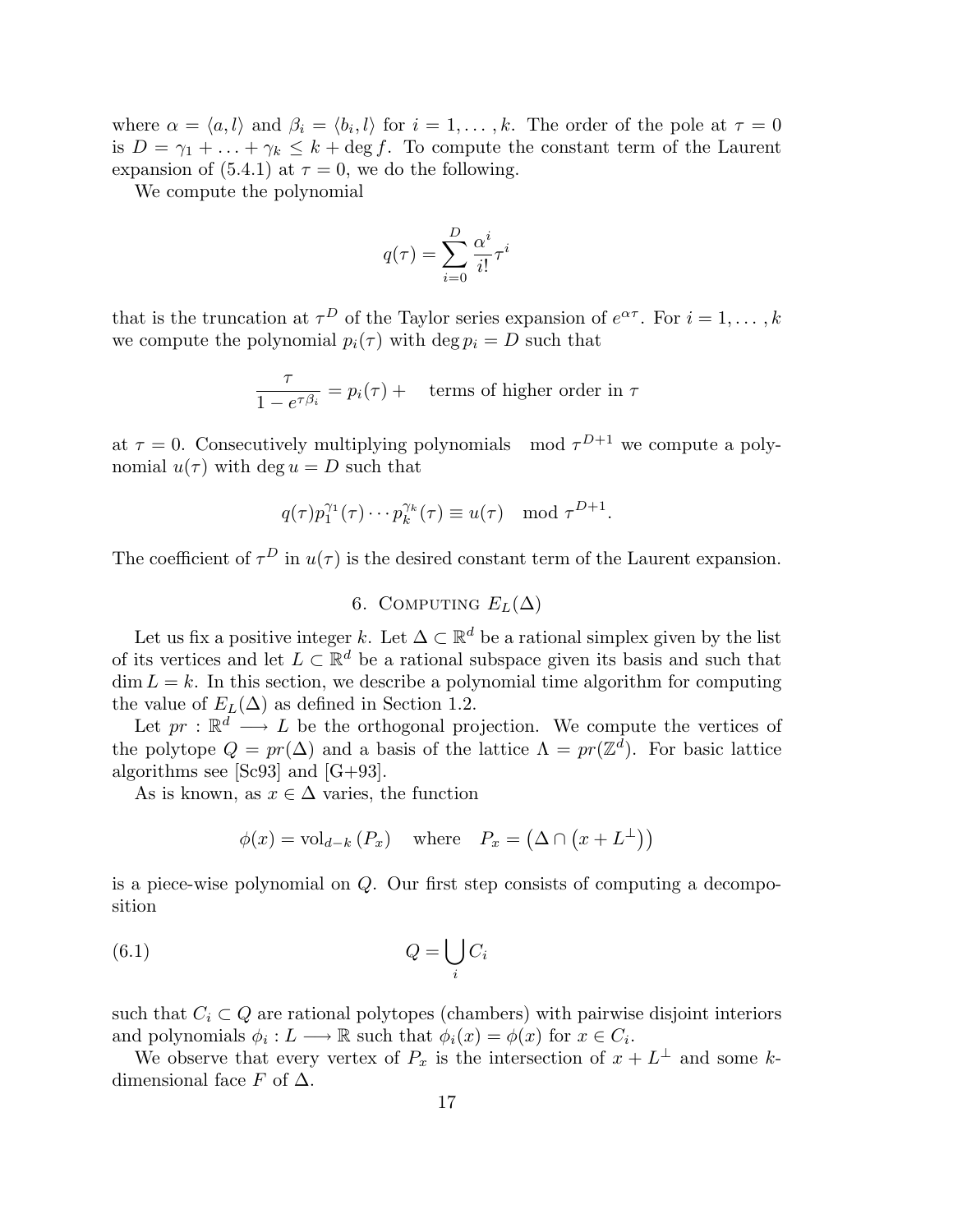For every face G of  $\Delta$  with dim  $G = k - 1$  and such that aff(G) is not parallel to  $L^{\perp}$ , let us compute

$$
A_G = \Big\{ x \in L : \quad x + L^{\perp} \cap \text{aff}(G) \neq \emptyset \Big\}.
$$

Then  $A_G$  is an affine hyperplane in L. Then number of different hyperplanes  $A_G$  is  $d^{O(k)}$  and hence they cut Q into at most  $d^{O(k^2)}$  polyhedral chambers  $C_i$ , cf. Section 6.1 of [Ma02]. As long as x stays within the relative interior of a chamber  $C_i$ , the strong combinatorial type of  $P_x$  does not change (the facets of  $P_x$  move parallel to themselves) and hence the restriction  $\phi_i$  of  $\phi$  onto  $C_i$  is a polynomial, cf. Section 5.1 of [Sc93]. Since in the  $(d-k)$ -dimensional space  $x + L^{\perp}$  the polytope  $P_x$  is defined by d linear inequalities,  $\phi_i$  can be computed in polynomial time, see [GK94] and [B93b].

The decomposition 6.1 gives rise to the formula

$$
[Q] = \sum_j [Q_j],
$$

where  $Q_j$  are open faces of the chambers  $C_i$  (the number of such faces is bounded by a polynomial in d), cf. Section 6.1 of [Ma02]. Hence we have

$$
E_L(\Delta) = \sum_j \sum_{m \in Q_j \cap \Lambda} \phi(m).
$$

Each inner sum is the sum of a polynomial over lattice points in a polytope of dimension at most  $k$ . By a change of the coordinates, it becomes the sum over integer points in a rational polytope and we compute it as described in Section 5.

7. COMPUTING  $e_{d-k}(\Delta; n)$ 

Let us fix a an integer  $k \geq 0$ . We describe our algorithm, which, given a positive integer  $d \geq k$ , a rational simplex  $\Delta \subset \mathbb{R}^d$  (defined, for example, by the list of its vertices), and a positive integer n, computes the number  $e_{d-k}(\Delta; n)$ .

We use Theorem 1.3.

 $(7.1)$  Computing the set L of subspaces. We compute subspaces L and numbers  $\mu(L)$  described in Theorem 1.3. Namely, for each  $(d-k)$ -dimensional face F of  $\Delta$ , we compute a basis of the subspace  $L^F = (\ln F)^{\perp}$ . Hence  $\dim L^F \leq k$ . Clearly, the number of distinct subspaces  $L^F$  is  $d^{O(k)}$ . We let  $\mathcal L$  be the set consisting of the subspaces  $L^F$  and all other subspaces obtained as intersections of  $L^F$ . We compute  $\mathcal L$  in k (or fewer) steps. Initially, we let

$$
\mathcal{L} := \Big\{ L^F : \quad F \quad \text{is a} \quad (d-k)\text{-dimensional face of} \quad \Delta \Big\}.
$$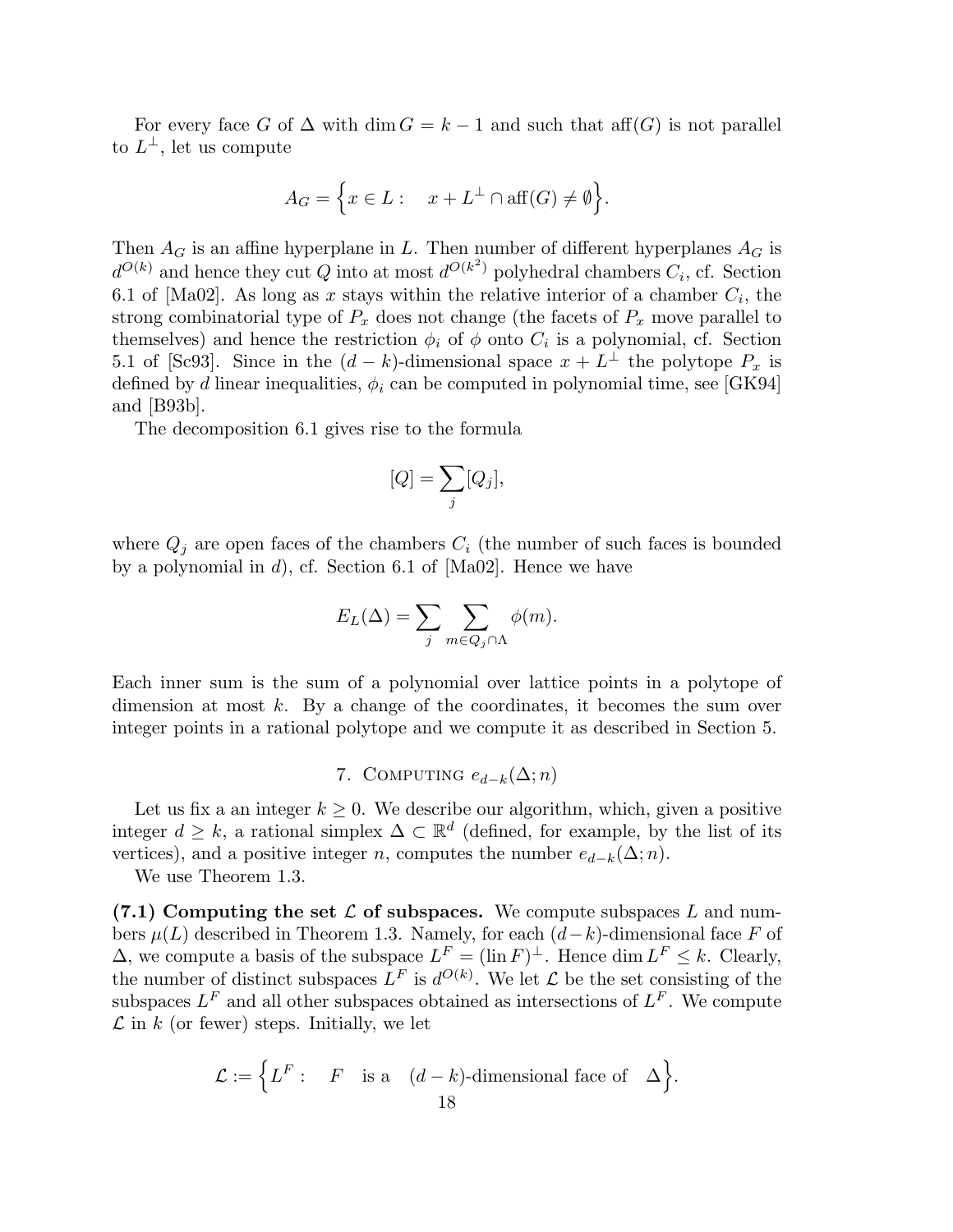Then, on every step, we consider the previously constructed subspaces  $L \in \mathcal{L}$ , consider the pairwise intersections  $L \cap L^F$  as F ranges over the  $(d-k)$ -dimensional faces of  $\Delta$  and add the obtained subspace  $L \cap L^F$  to the set  $\mathcal L$  if it was not already there. If no new subspaces are obtained, we stop. Clearly, in the end of this process, we will obtain all subspaces L that are intersections of different  $L^{F_i}$ . Since  $\dim L^F = k$ , each subspace  $L \in \mathcal{L}$  is an intersection of some k subspaces  $L^{F_i}$ . Hence the process stops after k steps and the total number  $|\mathcal{L}|$  of subspaces is  $d^{O(k^2)}$ .

Having computed the subspaces  $L \in \mathcal{L}$ , we compute the numbers  $\mu(L)$  as follows.

For each pair of subspaces  $L_1, L_2 \in \mathcal{L}$  such that  $L_1 \subseteq L_2$ , we compute the number  $\mu(L_1, L_2)$  recursively: if  $L_1 = L_2$  we let  $\mu(L_1, L_2) = 1$ . Otherwise, we let

$$
\mu(L_1, L_2) = - \sum_{\substack{L \in \mathcal{L} \\ L_1 \subseteq L \subseteq L_2}} \mu(L_1, L).
$$

In the end, for each  $L \in \mathcal{L}$ , we let

$$
\mu(L) = \sum_{\substack{L_1 \in \mathcal{L} \\ L \subseteq L_1}} \mu(L, L_1).
$$

Hence  $\mu(L_i, L_j)$  are the values of the Möbius function on the set  $\mathcal L$  partially ordered by inclusion, so

$$
\left[\bigcup_{L\in\mathcal{L}}L\right] = \sum_{L\in\mathcal{L}}\mu(L)[L]
$$

follows from the Möbius inversion formula, cf. Section 3.7 of  $[St97]$ .

Now, for each  $L \in \mathcal{L}$  and  $m = n, n + t, \ldots, n + td$  we compute the values of  $E_L(m\Delta)$  as in Section 6, compute

$$
\nu(m\Delta) = \sum_{L \in \mathcal{L}} \mu(L) E_L(m\Delta)
$$

and find  $\nu_{d-k}(\Delta; n) = e_{d-k}(\Delta; n)$  by interpolation.

### 8. Possible extensions and further questions

(8.1) Computing more general expressions. Let  $P \subset \mathbb{R}^d$  be a rational polytope, let  $\alpha \geq 0$  be a rational number, and let  $u \in \mathbb{R}^d$  be a rational vector. One can show (cf. Section 4.1) that

$$
\left| \left( (n+\alpha)P + u \right) \cap \mathbb{Z}^d \right| = \sum_{i=0}^d e_i(P, \alpha, u; n) n^i \text{ for all } n \in \mathbb{N},
$$
  
19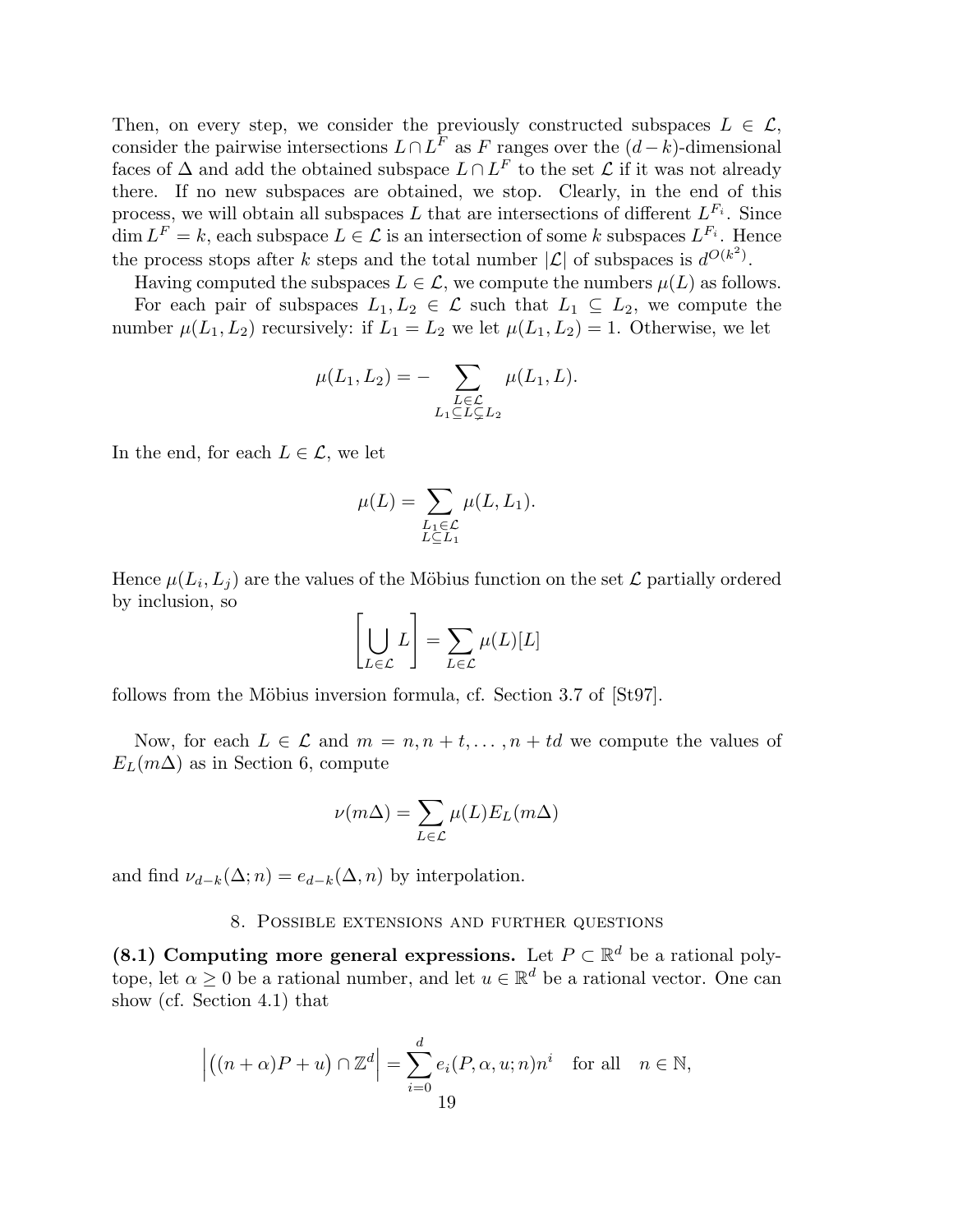where  $e_i(P, \alpha, u; \cdot): \mathbb{N} \longrightarrow \mathbb{Q}, i = 0, \ldots, d$ , satisfy

$$
e_i(P, \alpha, u; n+t) = e_i(P, \alpha, u; n) \text{ for all } n \in \mathbb{N},
$$

provided  $t \in \mathbb{N}$  is a number such that  $tP$  is an integer polytope. As long as k is fixed in advance, for given  $\alpha$ , u, n, and a rational simplex  $\Delta \subset \mathbb{R}^d$ , one can compute  $e_{d-k}(\Delta, \alpha, u; n)$  in polynomial time. Similarly, Theorem 1.3 and its proof extend to this more general situation in a straightforward way.

(8.2) Computing the generating function. Let  $P \subset \mathbb{R}^d$  be a rational polytope. Then, for every  $0 \leq i \leq d$ , the series

$$
\sum_{n=1}^{+\infty} e_i(P; n) t^n
$$

converges to a rational function  $f_i(P; t)$  for  $|t| < 1$ .

It is not clear whether  $f_{d-k}(\Delta;t)$  can be efficiently computed as a "closed form expression" in any meaningful sense, although it seems that by adjusting the methods of Sections 5–7, for any given t such that  $|t| < 1$  one can compute the value of  $f_{d-k}(\Delta;t)$  in polynomial time (again, k is assumed to be fixed in advance).

 $(8.3)$  Extensions to other classes of polytopes. If k is fixed in advance, the coefficient  $e_{d-k}(P; n)$  can be computed in polynomial time, if the rational polytope  $P \subset \mathbb{R}^d$  is given by the list of its  $d+c$  vertices or the list of its  $d+c$  inequalities, where  $c$  is a constant fixed in advance. Similar result holds for rational parallelepipeds  $P$ , that is, for Minkowski sums of d rational intervals that do not lie in the same affine hyperplane in  $\mathbb{R}^d$ .

(8.4) Possible applications to integer programming and integer point counting. If  $P \subset \mathbb{R}^m$  is a rational polytope given by the list of its defining linear inequalities, the problem of testing whether  $P \cap \mathbb{Z}^m = \emptyset$  is a typical problem of integer programming, see [G+93] and [Sc86]. Moreover, a general construction of "aggregation" (see Section 16.6 of [Sc86] and Section 2.2 of [Sh97]) establishes a bijection between the sets  $P \cap \mathbb{Z}^m$  and  $\Delta \cap \mathbb{Z}^d$  provided P is defined by  $d+1$ linear inequalities. Here  $\Delta \subset \mathbb{R}^d$  a rational simplex whose definition is computable in polynomial time from that of P. It would be interesting to find out whether approximating valuation E by valuation  $\nu$  of Theorem 1.3 for some  $k \ll d$  and applying the algorithm of this paper to compute  $\nu(\Delta)$  can be of any practical use to solve higher-dimensional integer programs and integer point counting problems. It could complement existing software packages [D+03] and [B+04] based on the "short rational functions" calculus.

#### **REFERENCES**

<sup>[</sup>B93a] W. Banaszczyk, New bounds in some transference theorems in the geom*etry of numbers*, Math. Ann. **296** (1993), 625–635.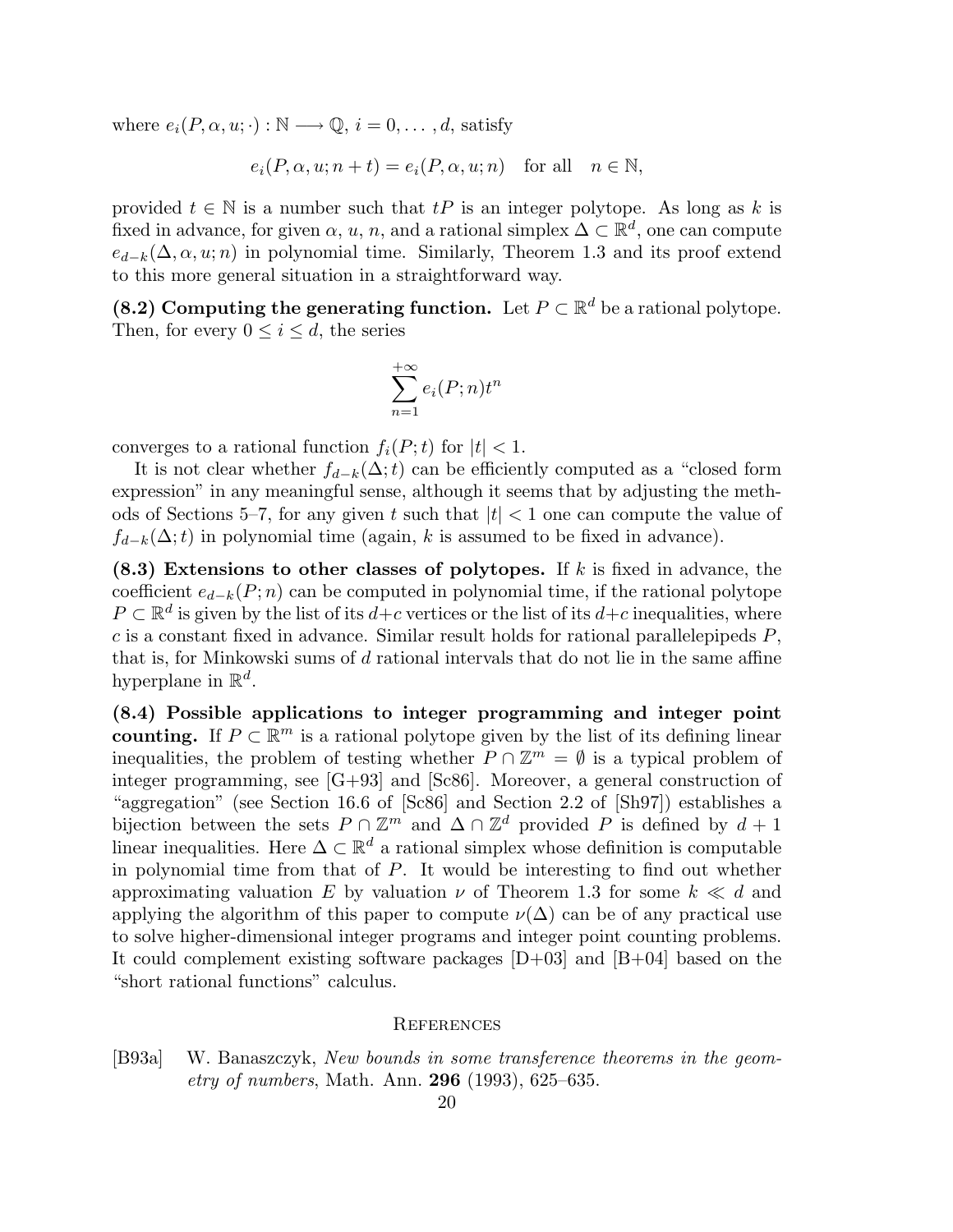- [B93b] A. Barvinok, Computing the volume, counting integral points, and exponential sums, Discrete Comput. Geom. 10 (1993), 123–141.
- [Ba92] A. Barvinok, Computing the Ehrhart polynomial of a convex lattice polytope, preprint TRITA-MAT-1992-0036 (1992), Royal Institute of Technology, Stockholm.
- [B94a] A. Barvinok, A polynomial time algorithm for counting integral points in polyhedra when the dimension is fixed, Math. Oper. Res. 19 (1994), 769– 779.
- [B94b] A. Barvinok, Computing the Ehrhart polynomial of a convex lattice polytope, Discrete Comput. Geom. 12 (1994), 35–48.
- [BP99] A. Barvinok and J. Pommersheim, An algorithmic theory of lattice points in polyhedra, New perspectives in algebraic combinatorics (Berkeley, CA, 1996–97), Math. Sci. Res. Inst. Publ., vol. 38, Cambridge Univ. Press, Cambridge, 1999, pp. 91–147.
- [BS05] M. Beck and F. Sottile, Irrational proofs for three theorems of Stanley, preprint arXiv math.CO/0501359 (2005).
- [Be61] R. Bellman, A Brief Introduction to Theta Functions, Athena Series: Selected Topics in Mathematics, Holt, Rinehart and Winston, New York, 1961.
- [BW03] A. Barvinok and K. Woods, Short rational generating functions for lattice point problems, J. Amer. Math. Soc. 16 (2003), 957–979.
- [B+04] K. Beyls, M. Bruynooghe, V. Loechner, R. Seghir, and S. Verdoolaege, Analytical computation of Ehrhart polynomials: enabling more compiler analyses and optimizations, see also http://www.kotnet.org/<sup>∼</sup>skimo/ barvinok, Proceedings of the 2004 International Conference on Compilers, Architecture, and Synthesis for Embedded Systems (CASES 2004), 2004, pp. 248–258.
- [D+03] J. De Loera, D. Haws, R. Hemmecke, P. Huggins, J. Tauzer, and R. Yoshida, A User's Guide for LattE v1.1, 2003, software package LattE, available at http://www.math.ucdavis.edu/<sup>∼</sup>latte (2003).
- [D+04] J. De Loera, R. Hemmecke, M. Köppe, and R. Weismantel, *Integer poly*nomial optimization in fixed dimension, preprint arXiv math.OC/0410111 (2004).
- [DR94] R. Diaz and S. Robins, Solid angles, lattice points, and the Fourier decomposition of polytopes, manuscript (1994).
- [DR97] R. Diaz and S. Robins, The Ehrhart polynomial of a lattice polytope, Ann. of Math. (2) 145 (1997), 503–518; Erratum: 146 (1997), no. 1, 237.
- [GK94] P. Gritzmann and V. Klee, On the complexity of some basic problems in computational convexity. II. Volume and mixed volumes, Polytopes: Abstract, Convex and Computational (Scarborough, ON, 1993), NATO Adv. Sci. Inst. Ser. C. Math. Phys. Sci., vol. 440, Kluwer Acad. Publ., Dordrecht, 1994, pp. 373–466.
- [G+93] M. Grötschel, L. Lovász, and A. Schrijver, *Geometric Algorithms and*